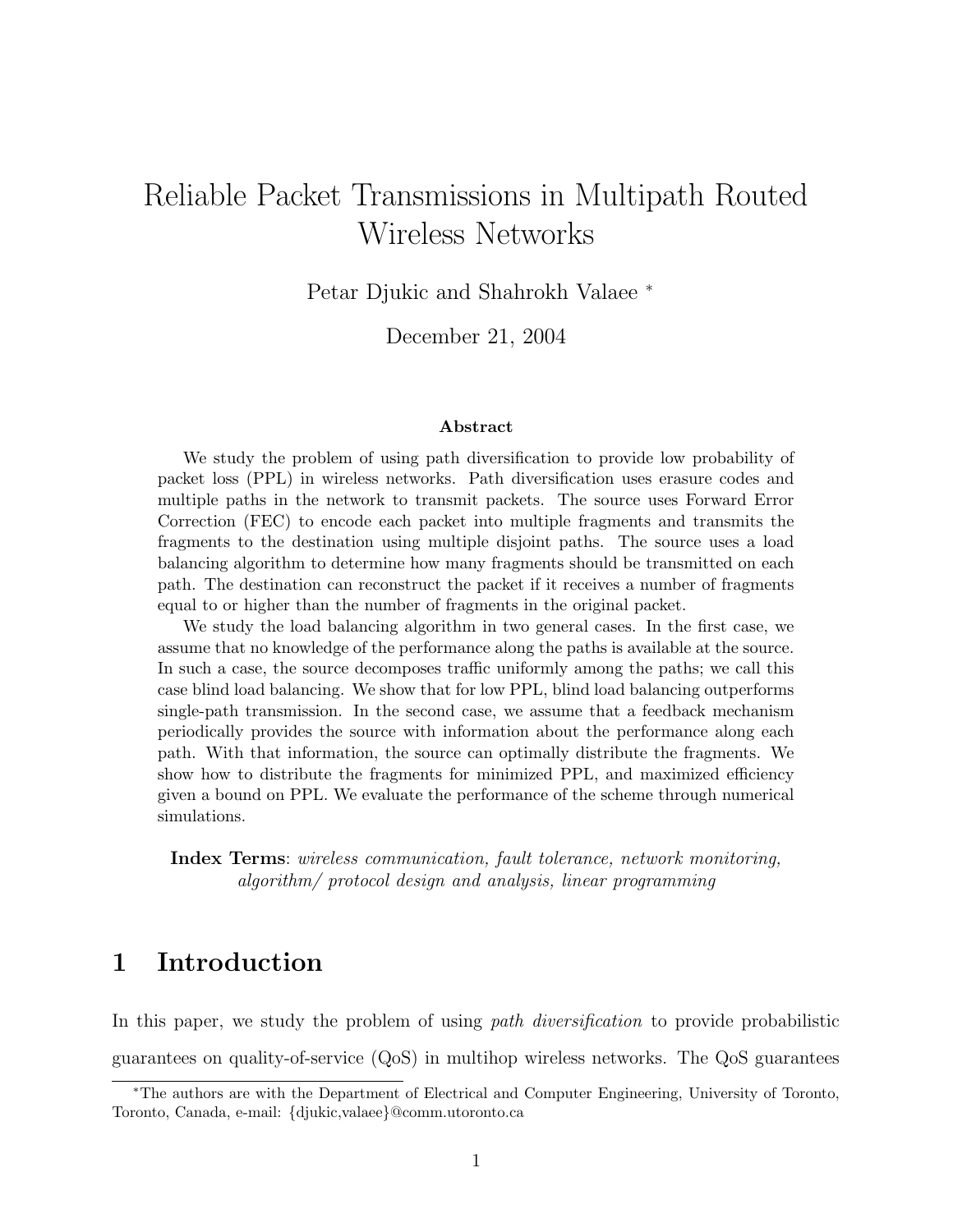are bounds on the end-to-end delay and probability of packet loss (PPL). Path diversification has two components: Forward Error Correction (FEC) and load balancing. The source uses FEC to encode each packet into  $M + K$  fragments [1], where M is the number of fragments in the original packet and  $K$  is the number of parity fragments. The source then transmits subsets of fragments over multiple disjoint paths. The allocation of fragments on each path is determined with a load balancing algorithm. The destination node attempts to reconstruct the packet with fragments it receives in less than  $D_{\text{max}}$  seconds after the original transmission. The reconstruction is possible with the FEC code if the destination receives M or more fragments. Our objective, is to devise a load balancing algorithm, which minimizes the probability that the destination receives less than  $M$  fragments (i.e. minimizes PPL), when the delay is fixed.

Examples of wireless networks where path diversification can be used are cellular networks with multihomed mobile hot-spots [2], mesh networks with roaming users [3, 4], sensor networks [5], and intelligent transportation systems [6]. In the sequel, we discuss the first two examples. A multihomed mobile hot-spot is connected to the backbone network through multiple receivers, and each receiver is connected to a different service provider [2, 7]. The home agent on the wired side of the network sends IP packets to different addresses of the multihomed remote agent at the mobile hot-spot. The reason for multiple interfaces is to get better coverage and higher bandwidth when available. The problem with this type of data transmission is that TCP may timeout due to disparate round trip times (RTTs) on the paths or enter fast retransmission mode due to out-of-order packets. In both cases, the TCP congestion algorithm is invoked needlessly [7]. This problem is accentuated in wireless networks where packets may be lost frequently at the link level, requiring retransmissions, which introduce larger path delay than the delay in wired networks.

For multihomed mobile hot-spots, path diversification can be implemented on top of the pre-existing architectures to provide guaranteed delay in the network layer [7, 2]. The delay guarantee improves the performance of TCP. Connection stripping for multihomed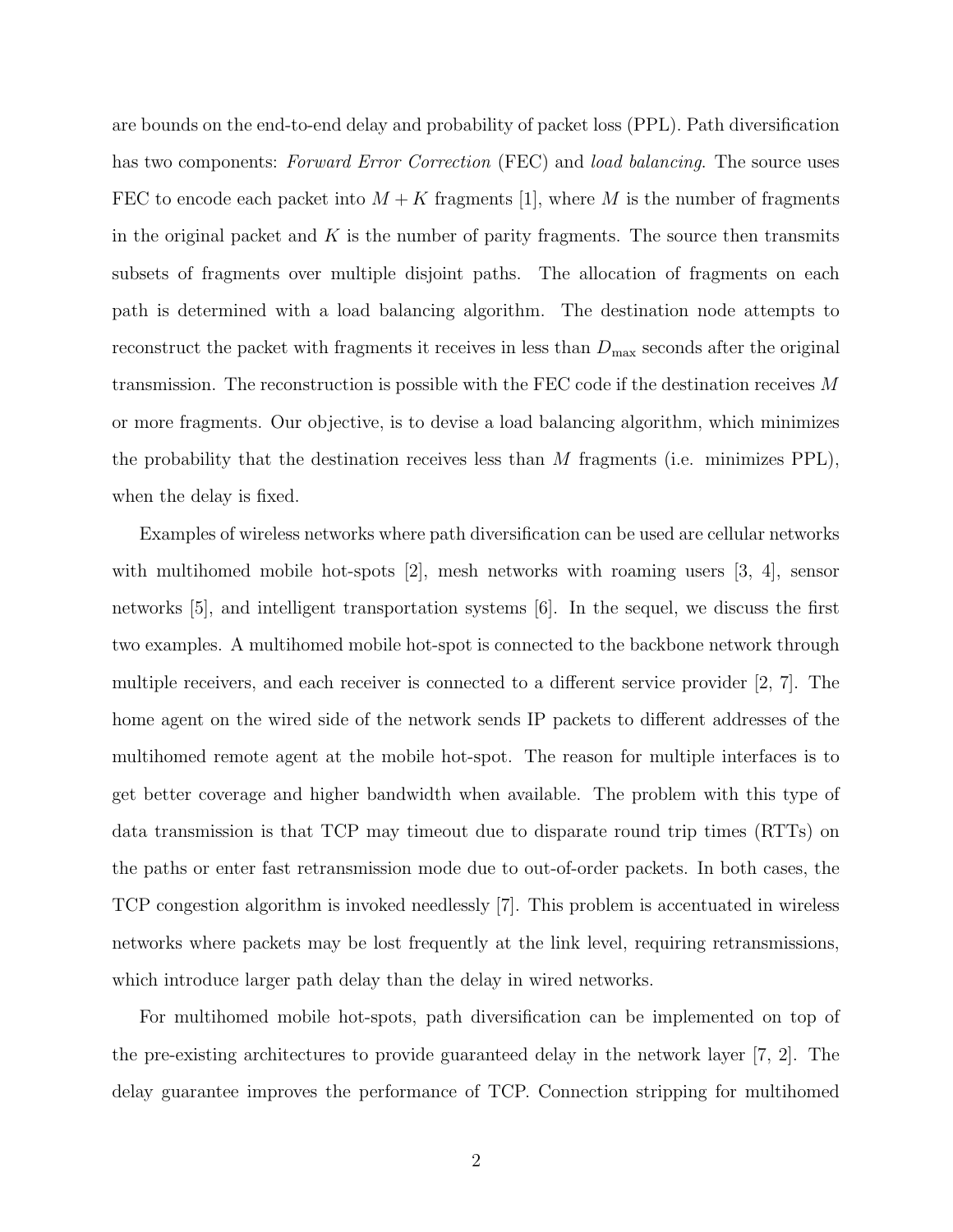mobile hosts was also proposed in the transport layer [8]. Although, our approach can work with either layer, in the subsequent discussion we assume that the implementation is in the network layer. The advantage of implementing path diversification in the network layer is that no modifications are required in the TCP and IP protocols.

Mesh networks [9, 10, 3] are wireless ad hoc networks that can provide broadband wireless access with high data rates. A mesh network is made of many wireless routers interconnected with wireless links. Each router also serves as an access point for users in its vicinity. There are two problems with this type of network. First, the mesh connections may be implemented with IEEE 802.11 protocol, which decreases TCP throughput due to the exposed station problem, and collisions, which cause the link-layer to retransmit packets [11]. Second, it may be difficult to provide a guaranteed QoS to mobile users in mesh networks. For example, mobile IP hand-offs introduce delay that deteriorates TCP performance [12].

We propose path diversification as the solution to both problems in mesh networks. First, we assume that the link layer does not retransmit any packets since path diversification provides end-to-end reliability. Second, we assume that the source uses a multipath routing protocol and sends fragments along multiple disjoint paths to several access points in the user's vicinity.<sup>1</sup> The user listens to the access points and reconstructs the packets as soon as it receives  $M$  or more fragments. This scheme can be thought of as "information raining" to mobile users in the mesh network [13, 14]. The erasure code allows the user to reconstruct the packet even if some of the fragments are lost due to channel impairments or because the user is traveling between access points.

In both examples of wireless networks, TCP does not perform well due to high end-toend PPL. For example, using the results of [15], it can be easily shown that a decrease in reliability from 0.999 to 0.95 (a decrease of 5%), decreases the throughput more than 5 times (80%). Note that reliability of 0.95 corresponds to a PPL of 0.05. So, it is important to achieve low PPL or high reliability in wireless networks for TCP to perform well.

<sup>&</sup>lt;sup>1</sup>The paths may have to be frequency disjoint to have independent fragment transmissions over different paths.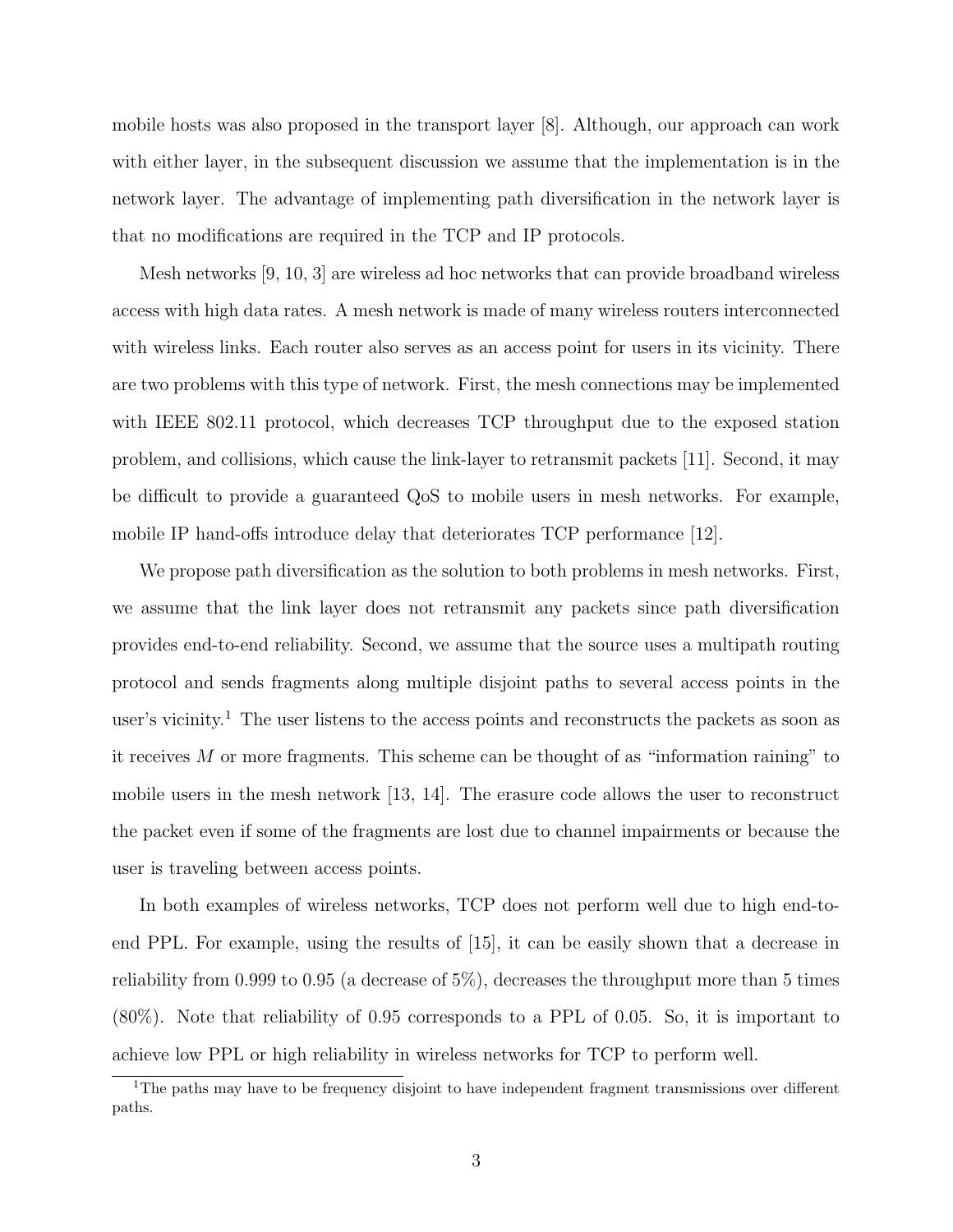Path diversification is a difficult problem to solve in the general case, which involves optimizing the routing and load balancing at the same time. For example, finding the optimal set of QoS constrained multiple disjoint paths is computationally hard [16]. The problem is more difficult in wireless networks where the channel conditions and node connectivity change with time. If, in addition, the solution should be implemented on the time scale of packet transmissions the problem becomes even harder. Therefore, we assume that the system is composed of two separate sub-layers. The first sub-layer is responsible for creating and maintaining multiple disjoint paths. Several solutions have been proposed for this problem in the literature [17, 18, 19, 20, 21, 22]. The second sub-layer distributes the fragments over the paths. In this paper, we focus on the latter sub-layer.

We address the problem of achieving low PPL in two steps. First, we assume source cannot collect any information about the path performance. In this case, the source distributes the fragments uniformly over the parallel paths. We call this case blind load balancing. We will show that blind load balancing outperforms single-path transmissions for low values of PPL. Second, we assume that some performance metrics about the parallel paths are available at the source. This can be the case if the destination moves slowly. The metrics are provided by a feedback from the network to the source, or by some form of probing initiated by the source; we assume that the metrics are updated periodically. The source node uses the information about the paths to periodically change the load on each path.

For the second case, where the source has information about the paths, we discuss two different optimization problems: minimization of packet loss and maximization of efficiency subject to a fixed packet loss. The optimum way to allocate the packets to minimize PPL is to use a greedy algorithm. The greedy algorithm allocates the maximum possible number of packets possible to the path with the smallest PPL and then the maximum possible number of packets to the path with the second smallest PPL, and so on. We show that in order to make this method robust, we need to limit the number of fragments on each path.

The second optimization maximizes the efficiency of the scheme. The efficiency is defined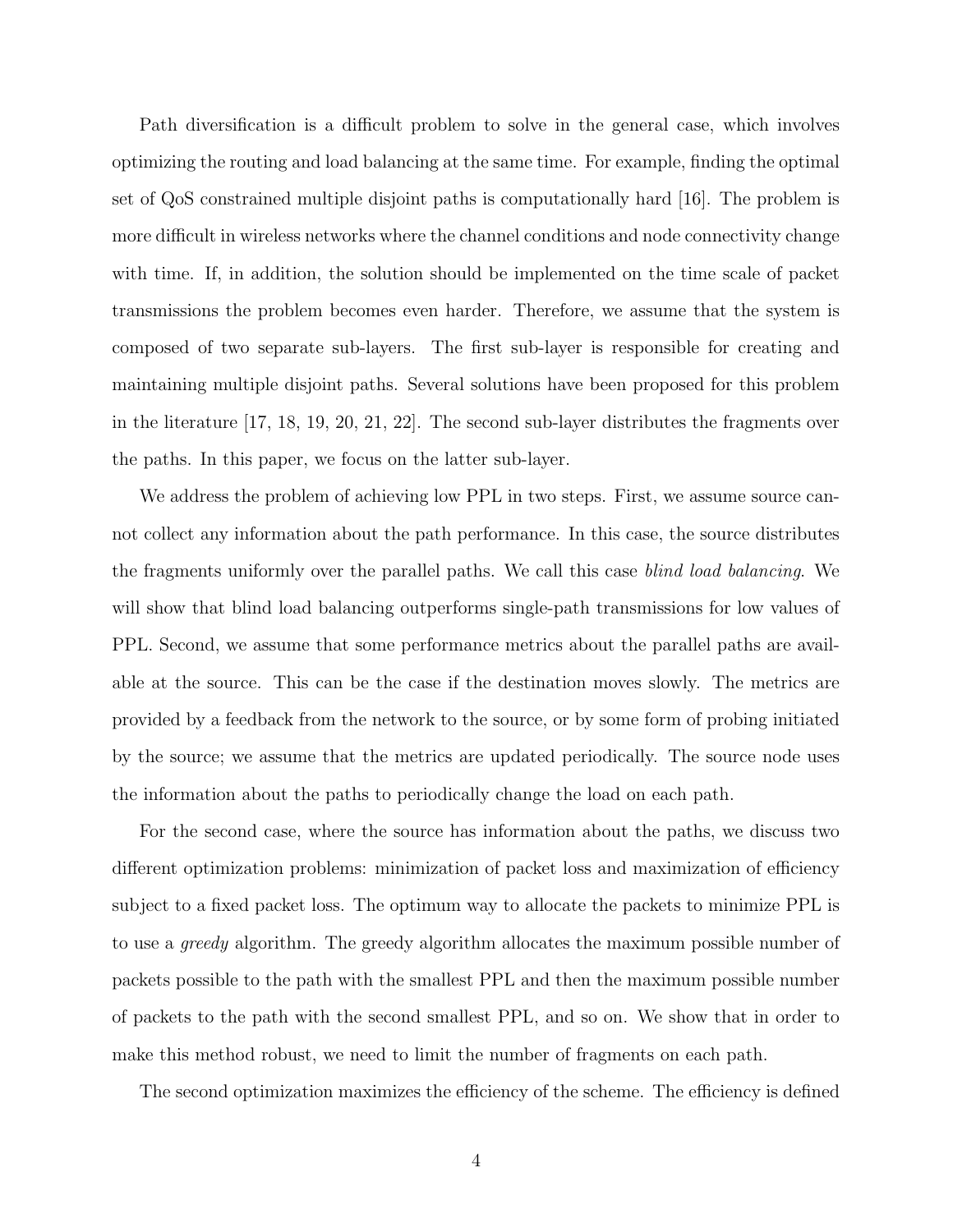as the ratio of the size of the original packet to the amount of the transmitted data. We give an algorithm that performs a linear search for the smallest  $K$  fragments for which the minimum required reliability is satisfied. The algorithm increases  $K$  until it reaches the reliability threshold. We also examine the probability that the network may not be able to provide service at a given guaranteed reliability and efficiency; that is connections are blocked due to lack of resources.

We give a model of path diversification in Section 2 and use it in the subsequent sections to solve the optimization problems. Blind path diversification is analyzed in Section 3. We minimize PPL in Section 4, using two different techniques. The first technique uses an exact algorithm that calculates PPL under ideal conditions. The second technique uses the Poisson cumulative distribution function allowing us to account for non-ideal conditions in our optimization. We maximize efficiency in Section 4.3. Simulation results are given in Section 5 to illustrate the benefits of path diversification. Finally, we conclude the paper in Section 6. Next, we review the related literature.

### 1.1 Related Work

First, we review the related work in the QoS implementations for wireless networks and multipath routing, and then in path diversification. The work closest to ours is [24, 25] and we review this work in more details. We will also point out the differences between that work and our approach in the subsequent sections.

Generally, it is difficult to provide QoS in wireless networks. [26, 27] use reservation to guarantee QoS. However, the reservations are not effective since the source reserves the resources on a single path. If there is a serious impairment on the path or the path is broken because of mobility, the reservations and the packets on that path are lost. Another approach to improve QoS is multipath routing. The primary use for multipath routing has been to reduce route discovery time in ad hoc networks [17, 18, 19]. For example, in [17, 18] the source node finds multiple paths to the destination, but it only uses a single path for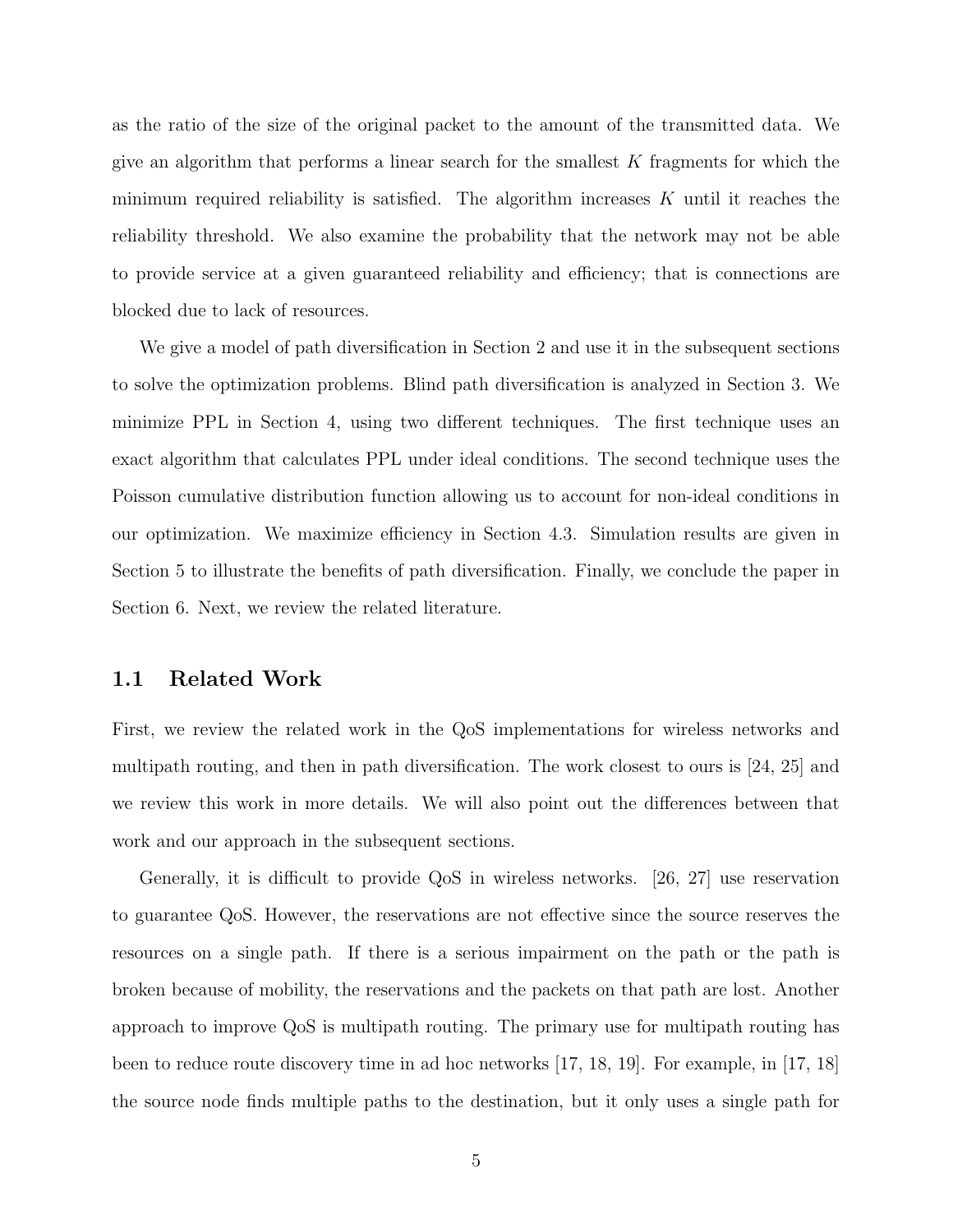transmissions. The other paths are on standby and are only used if the main path fails. The usage of secondary paths reduces route discovery time, however it does not address the problem of unreliable links.

Other multipath schemes use multiple paths simultaneously. However, even if the multiple paths are used simultaneously, the performance of TCP decreases [20, 21]. [20] used connection splitting in ad hoc networks to transmit parts of a packet simultaneously over multiple links. However, this approach was shown in  $|21|$  to be inappropriate for TCP connections due to disparate delays on the disjoint paths. This is because packets get reordered or lost due to the discrepancy in the quality of the paths.

[28] introduced path diversification for wired networks. In that work, path diversification was called *dispersity routing*. However, this method is actually load balancing with FEC coding, so we use the term path diversification. In [28], a single fragment is transmitted on each path. The focus of the work was to analyze the decrease in delay due to load balancing, introduced with path diversification. The approach of [28] may not be appropriate for wireless multihop networks, especially if the wireless network is sparse, so that only a few disjoint paths are available between the source and the destination.

[24, 25] investigate path diversification in wireless multihop networks. In that work, the authors apply the path diversification of [28] to minimize packet loss in highly mobile ad hoc networks. The authors allow for multiple fragment transmissions on each path. The model of the path transmission used in [24, 25] is that if a fragment is lost on a path all of the fragments on that path are also lost. This model may be appropriate in highly mobile networks where path breakage means that all corresponding fragments are lost. However, the model is not appropriate in wireless networks with lossy connections.

Our work is appropriate for wireless networks with lossy connections. First, we assume that the source transmits each fragment individually. Second, we assume that the links are highly unreliable. In wireless networks, with mobile users, this is the case if there is fast fading or collisions in the physical channel, and if the link layer does not retransmit the lost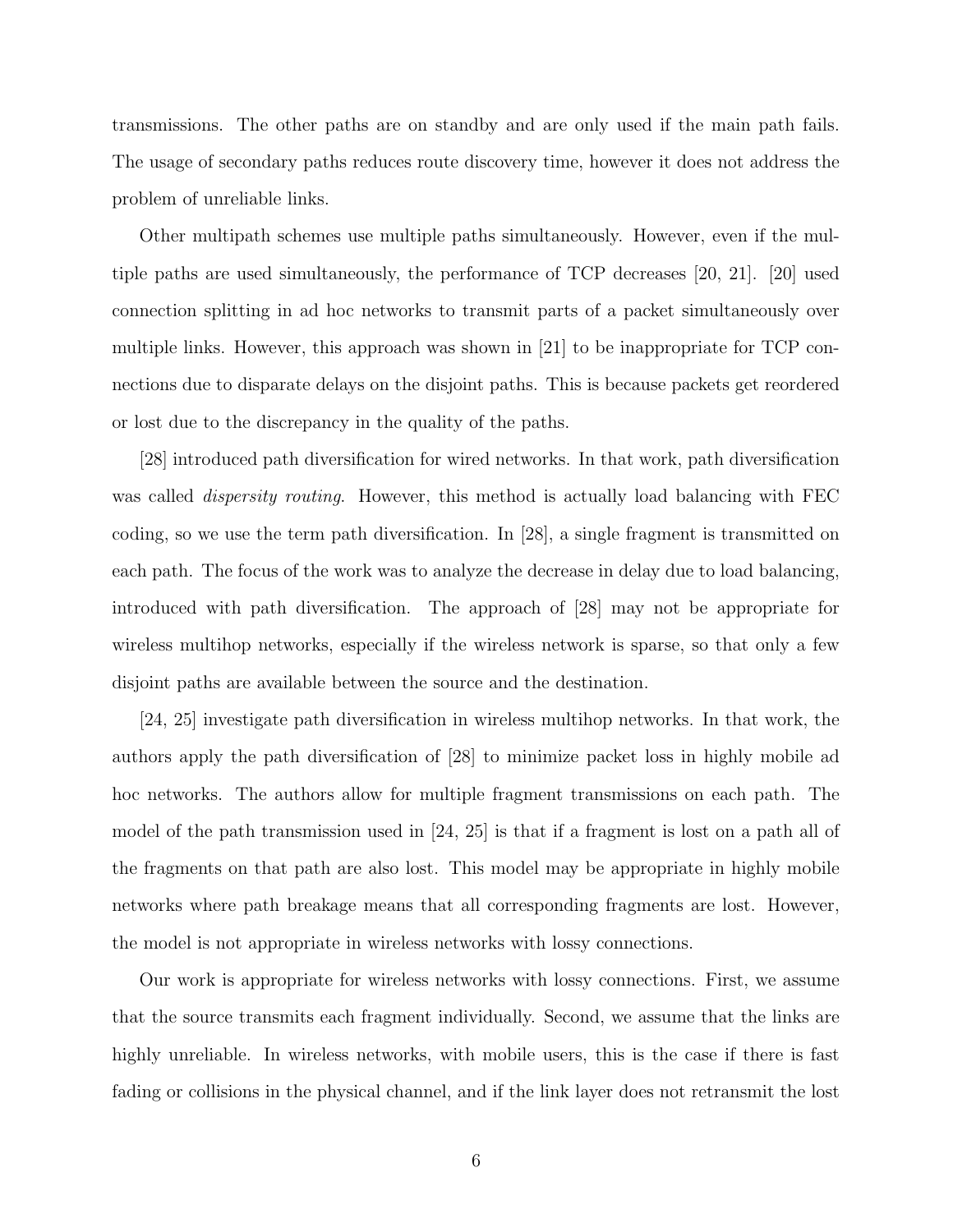packets. In this type of networks, the fragment losses can be approximated as independent or loosely correlated. In such a scenario, the load balancing of [24, 25] is not appropriate since there it is assumed that the fragment losses are completely correlated. Therefore, a new load balancing algorithm should be designed.

In addition to having a model distinct from [24, 25], we give a load balancing algorithm that maximizes the efficiency when the minimum packet loss is bounded. This algorithm is more practical than the algorithm that minimizes PPL since it allows the connections to specify the QoS, in terms of PPL, beforehand and then it minimizes the cost of the connection.

### 2 Path Diversification

In this section, we propose our version of path diversification for multihop wireless networks. We first describe path diversification and then we give the details of how information is collected at the source node. Finally, we give the wireless model used in the rest of the paper.

Fig. 1 shows how path diversification works. Assume that the source has multiple paths to the destination and that the paths are independent (i.e. the fragment delay is statistically independent on each of the paths.) This assumption is true if the networks, which carry the paths, are owned by different service providers [7], as in the example of multihomed mobile hot-spots, or if each access point in a mesh network can use multiple frequencies to forward fragments to other nodes. In the latter case, the paths should be arc-disjoint as well as frequency disjoint<sup>2</sup> for the statistical independence. An example of this is when wireless nodes have multiple network interface cards, each operating on different physical channels. For example, in the case of IEEE 802.11a, channels are created with different carrier frequencies and there are a total of 11 channels available.

<sup>&</sup>lt;sup>2</sup>Two arc-disjoint paths have no nodes or edges in common [16], but in wireless environments they still have the first and the last edges in common. However, if the paths are frequency disjoint, the first and the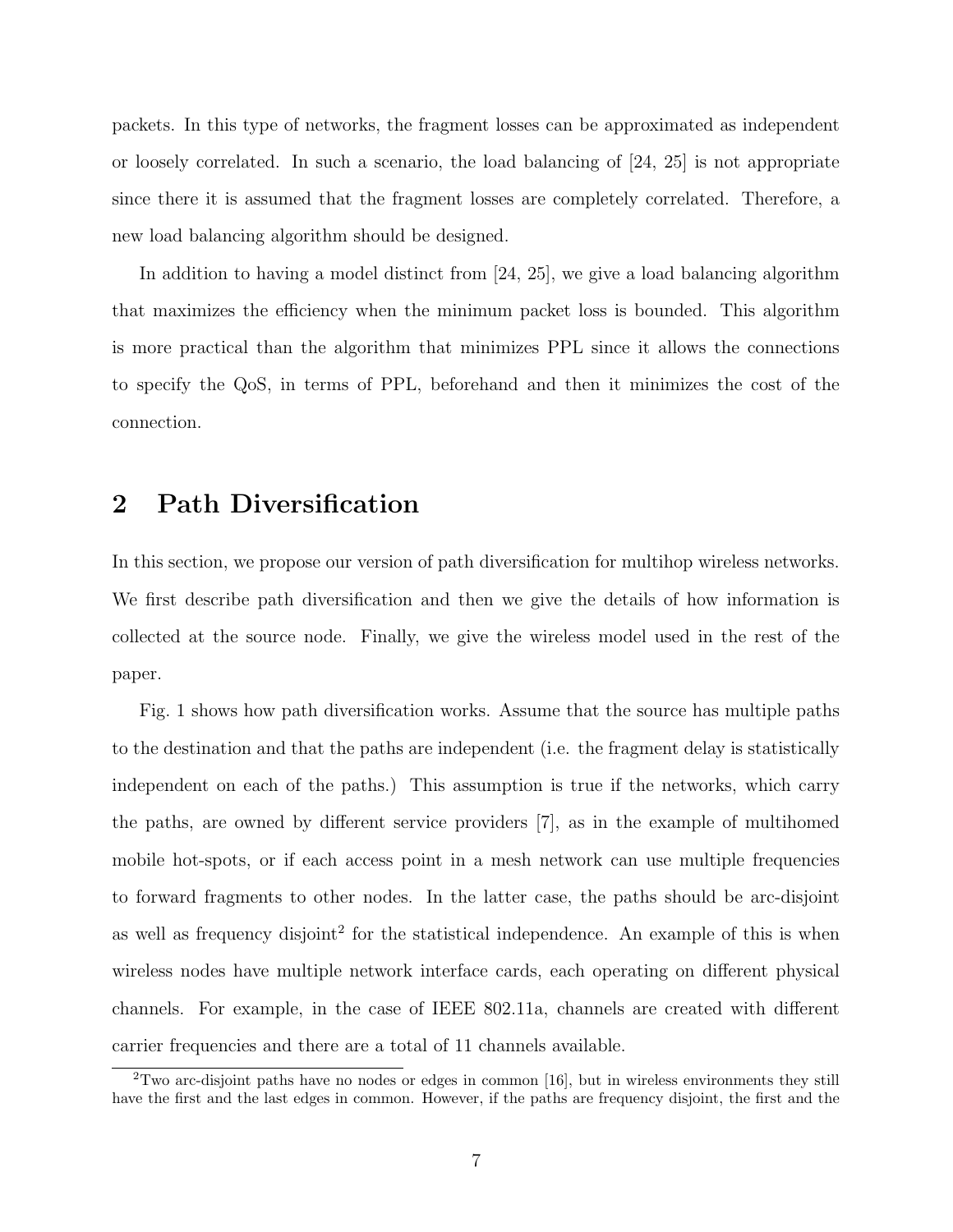

Figure 1: Path diversification.



Figure 2: Mathematical model for path diversification

The network layer on the source node receives an  $Mb$  bit packet every  $D_{\text{max}}$  seconds. The network layer encodes each packet with the FEC code into  $M + K$  fragments each of size  $b<sup>3</sup>$  In Fig. 1,  $M = 7$  and  $K = 2$ . The fragments are distributed on the paths and transmitted one-by-one to the destination. The destination listens to the paths and tries to reconstruct the packet from the fragments it receives in  $D_{\text{max}}$  seconds; some of the fragments may be lost before they arrive at the destination. For example, in Fig. 1, fragment 2 is lost on node  $B$  and fragment 9 is lost on the last hop from node  $J$  to the destination. However, the destination can still reconstruct the packet since it has received 7 fragments.

We show the mathematical model of path diversification in Fig. 2. Let us assume that n parallel and independent paths are available between the transmitter and the receiver. The  $M + K$  fragments are subdivided into n non-overlapping sets with  $m_i$  fragments in each

last hop should also behave independently.

<sup>3</sup>There are many ways to implement an erasure code like this. For example, [1] uses integer modulus algebra while [29] uses the more efficient modulo-2 algebra. The actual implementation details are not important for this paper; we use erasure codes to increase reliability without duplicating transmitted information.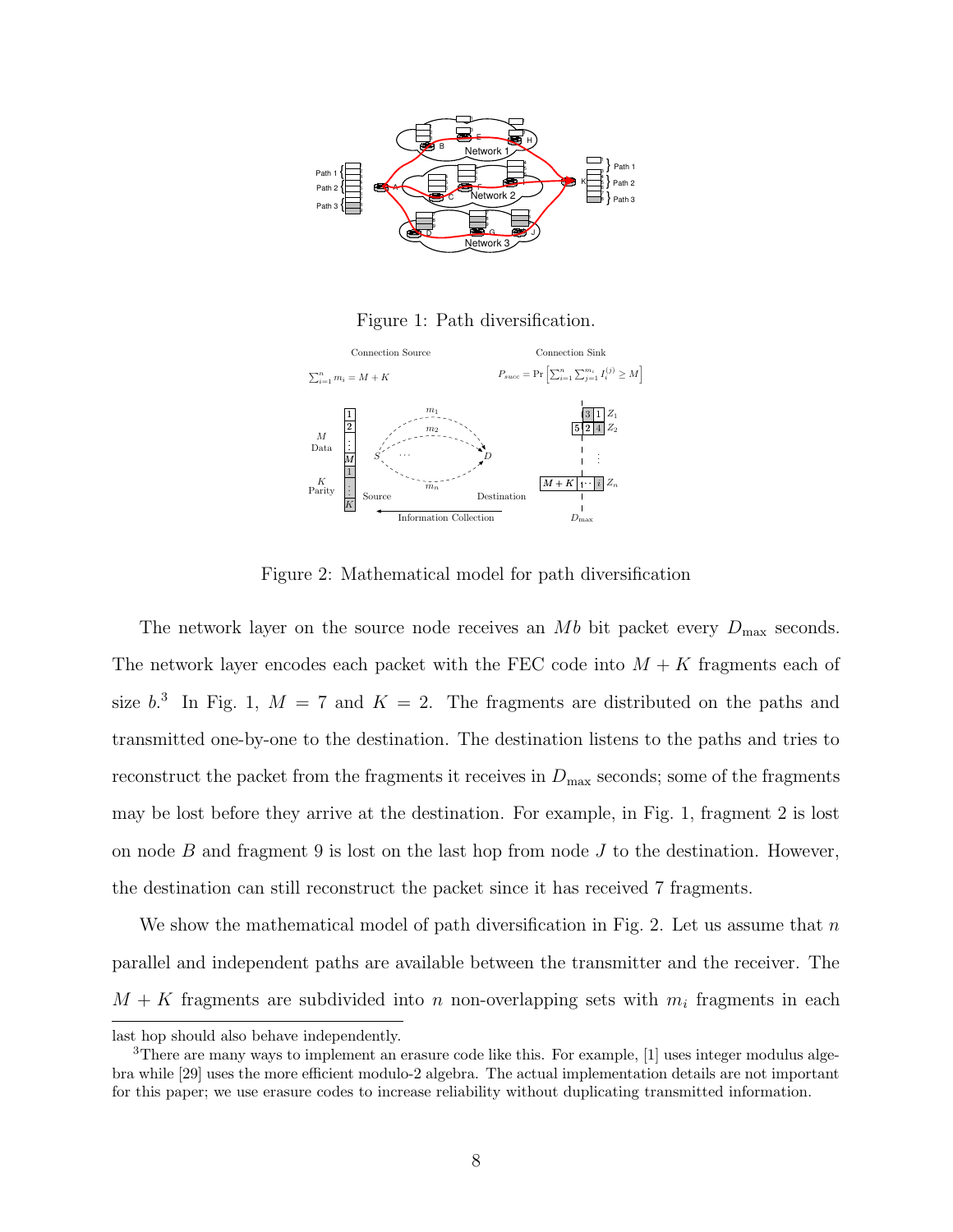set.  $m_i$  is the number of fragments transmitted on path i. PPL is given as the probability that the destination receives less than  $M$  fragments; or equivalently that more than  $K$ fragments are lost. In the rest of the paper, we will use the probability of success  $P_{succ}$  in our optimizations instead of PPL.  $P_{succ}$  is the probability that at least M of the fragments are received successfully:

$$
P_{\text{succ}} = \Pr[\mathcal{W} \le K] = \Pr\left[\sum_{i=1}^{n} \sum_{j=1}^{m_i} \mathcal{I}_i(j) \le K\right]
$$
 (1)

where W is a random variable indicating the total number of lost fragments, and  $\mathcal{I}_i(j)$  is an indicator random variable corresponding to an unsuccessful transmission of fragment  $j$  on path i; that is,  $\mathcal{I}_i(j) = 1$  if fragment j on path i is lost and  $\mathcal{I}_i(j) = 0$  if the segment arrived at the destination within  $D_{\text{max}}$  seconds.

Path diversification introduces overhead in the network in terms of buffering costs and increased traffic, however this cost can be justified with the benefits of path diversification. The buffer overhead is comparable to the cost of IP fragmentation. The destination needs a buffer of Mb bits to hold the fragments before they are discarded. The traffic is increased both with the increase in the transmitted information and with the increased header cost. We measure the increase in the transmitted information with *efficiency* of path diversification:

$$
\eta \triangleq \frac{\text{Effective Throughout}}{\text{Actual Throughput}} = \frac{M}{M + K}.
$$
\n(2)

The total header overhead introduced with path diversification is  $h(M + K)$ , where we assume that header size in the network layer is  $h$ . In order to decrease the traffic cost, we maximize  $\eta$ , which decreases the total number of parity fragments K and the total number of fragments transmitted by the source. Nevertheless, the overhead can be justified by the decrease in PPL that we get with our scheme. As we showed in Section 1, a relatively small decrease in PPL substantially increases the TCP throughput.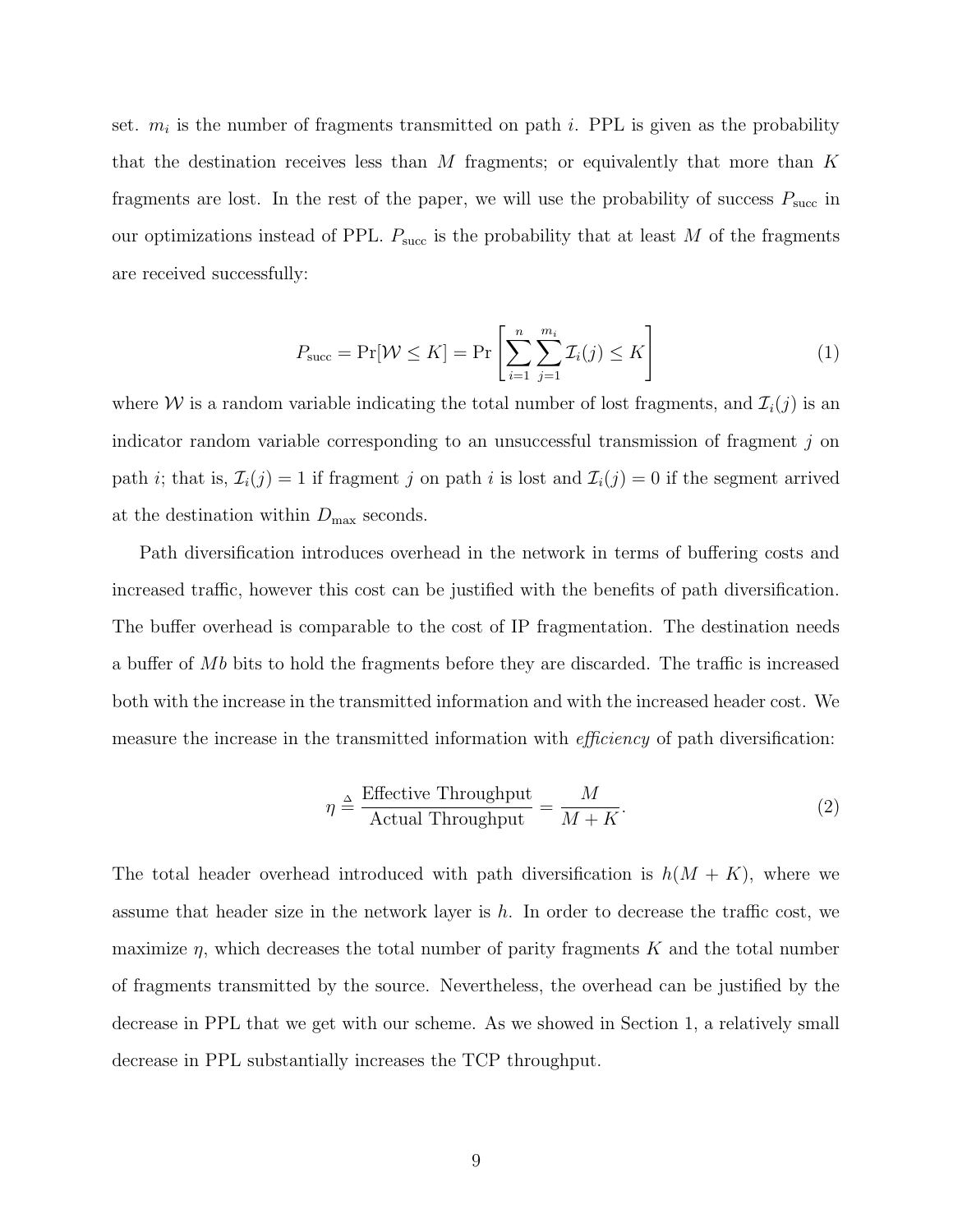### 2.1 Collection of Information

If the network status does not change very often, the source and the destination can collect information about the paths. This information can be used in the two optimization techniques that we will present in later sections. We show this in Fig. 2 as information collection moving in the opposite direction of traffic flow. We assume that the status of the paths is communicated to the source by a periodic feedback mechanism. This information can be transmitted to the source as a part of routing or as a separate probing mechanism. If path diversification is used in conjunction with routing, each node can collect its own statistics about fragment loss [30] and this information can be carried to the source as a part of routing information.

Alternatively, path diversification can be implemented separately from routing with an ingress probing technique similar to [31] or an egress probing technique such as [32] to collect statistical information at the source. Ingress probing is initiated by the source sending a series probing packets to the destination. The destination bounces all of the probes back to the source, allowing the source to find out the delay and packet loss statistics on a path. Egress probing, is a more passive technique in which the destination collects the delay and loss statistics of each data packet and occasionally sends information to the source. The network measurements are updated every  $T_{w}$  seconds. Ideally, this period is less than the network variation time and close to the maximum transmission time  $D_{\text{max}}$ .

#### 2.2 Wireless Model

We model wireless connections with a Markov chain model [33] with multiple "GOOD" and "BAD" states. A GOOD state corresponds to a high probability of successful segment transmission,  $q_i(j) \triangleq \Pr[\mathcal{I}_i(j) = 0]$ , and a BAD state corresponds to a high probability of failure  $p_i(j) \triangleq 1 - q_i(j)$ . If only two states are considered, we arrive at the Gilbert-Elliott model [34]. An alternative model uses multiple states and has been proposed in [35] to replace the Gilbert-Elliott model. In each state, we model the fragment losses as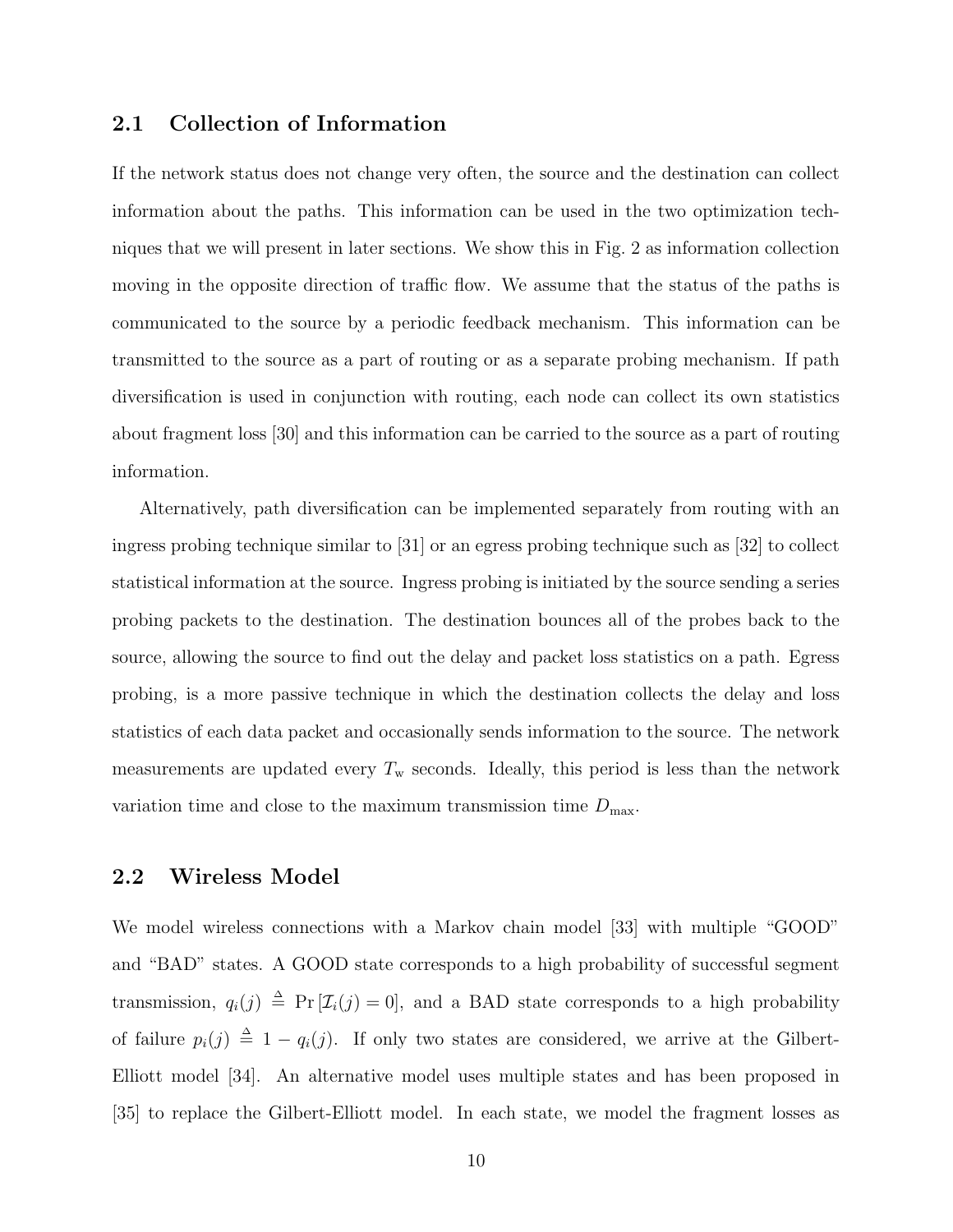independent, meaning that  $\mathcal{I}_i(j)$  are independent Bernoulli random variables. Nevertheless, we also consider the case where  $\mathcal{I}_i(j)$  are dependent and show in Appendix A how to account for dependence in our optimizations.

This model is different from the model in [24, 25] where it is assumed that the  $\mathcal{I}_i(j)$  on a path are fully dependent, i.e.:

$$
\sum_{j=1}^{m_i} \mathcal{I}_i(j) = \begin{cases} m_i, & \text{with probability } q_i \\ 0, & \text{with probability } p_i. \end{cases}
$$
 (3)

The assumption (3) may be true if the fragments are lost only due to path disconnections. However, in this paper, we model the paths as highly unreliable wireless connections due to fast-fading and collisions in the physical layer. We also assume that there are no retransmissions in the link layer so that the reliability in the network is provided end-to-end with erasure coding.

### 3 Blind load balancing

In blind load balancing, no knowledge of the performance of parallel paths is available at the transmitter. Assume that there are  $M$  fragments offered by the connection and  $K$  parity fragments generated by the source node. In blind load balancing, the source deploys  $\frac{M+K}{n}$ fragments on each path; for simplicity, we assume that  $\frac{M+K}{n}$  is an integer number. In this section, we show that blind load balancing has a higher probability of success than the single-path transmission as  $P_{\text{succ}} \to 1$ . However, we also show that blind load balancing is suboptimal and motivate the need for optimum methods in Section 4.

We study blind load balancing in two extreme cases using the Markov chain models. In the first case, we assume that K is very small as compared to  $M$ . This case corresponds to a high value of efficiency. For a channel that is in a BAD state, most of the transmitted fragments will be lost. In a multiple-path transmission, since  $K$  is small, to reconstruct the original packet, we will need most of the fragments from each path to arrive at the destination.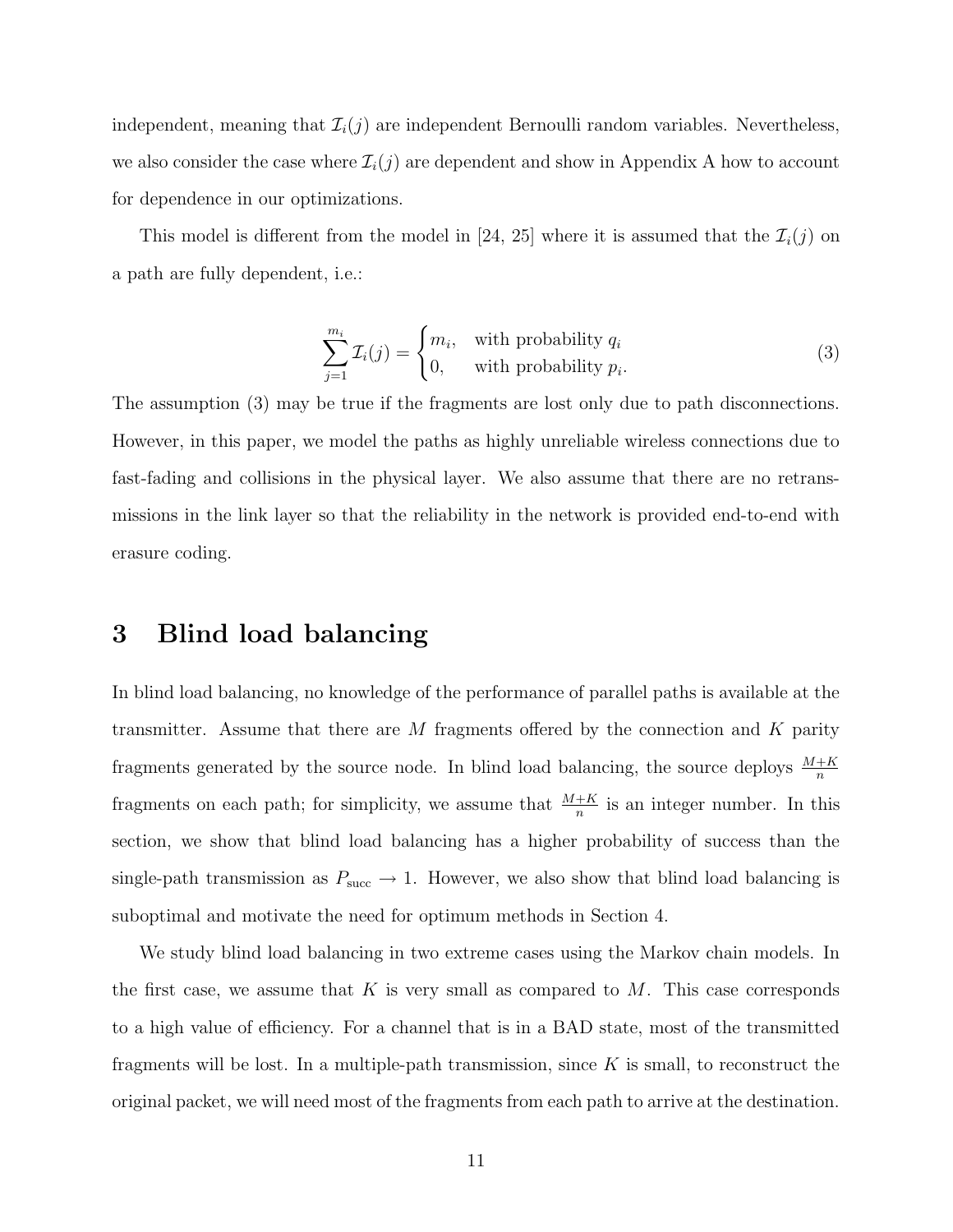

Figure 3: Performance of Blind Diversification

Intuitively, we will need to have all parallel paths to be in GOOD state simultaneously. Since the paths move independently among the states, the probability of this event will be small. On the contrary, for a single-path transmission, when the channel is in GOOD state, most of the fragments will succeed. Since the probability of having a GOOD state along a single path is higher than the probability of having simultaneous GOOD states across multiple paths, we can conclude that single path transmission will result in better performance. Note that in this case, since  $K$  is small, the erasure coding is not effective.

In the second case, we assume that K is large compared to M. This case corresponds to a low value of efficiency. For large values of  $K$ , the packet can be reconstructed even if a fewer number of channels are in GOOD state. Note that the probability of having a single channel in the BAD state is more than that of having multiple channels simultaneously in the BAD state. Therefore, we can expect that for higher  $K$ , multipath transmission will perform better.

We have performed a simulation in which we transmit  $N = 5000$  packets over a Gilbert-Elliott channel. The channel has a GOOD and a BAD state. In GOOD state,  $q_i = 0.7$ , and in BAD state  $q_i = 0.3$ , giving the average probability of error of  $q_i = 0.5$ . We have used  $M = 100$ ; the value of K can be found from  $K = \frac{1-\eta}{n}$  $\frac{-\eta}{\eta}M$ . The transitions from the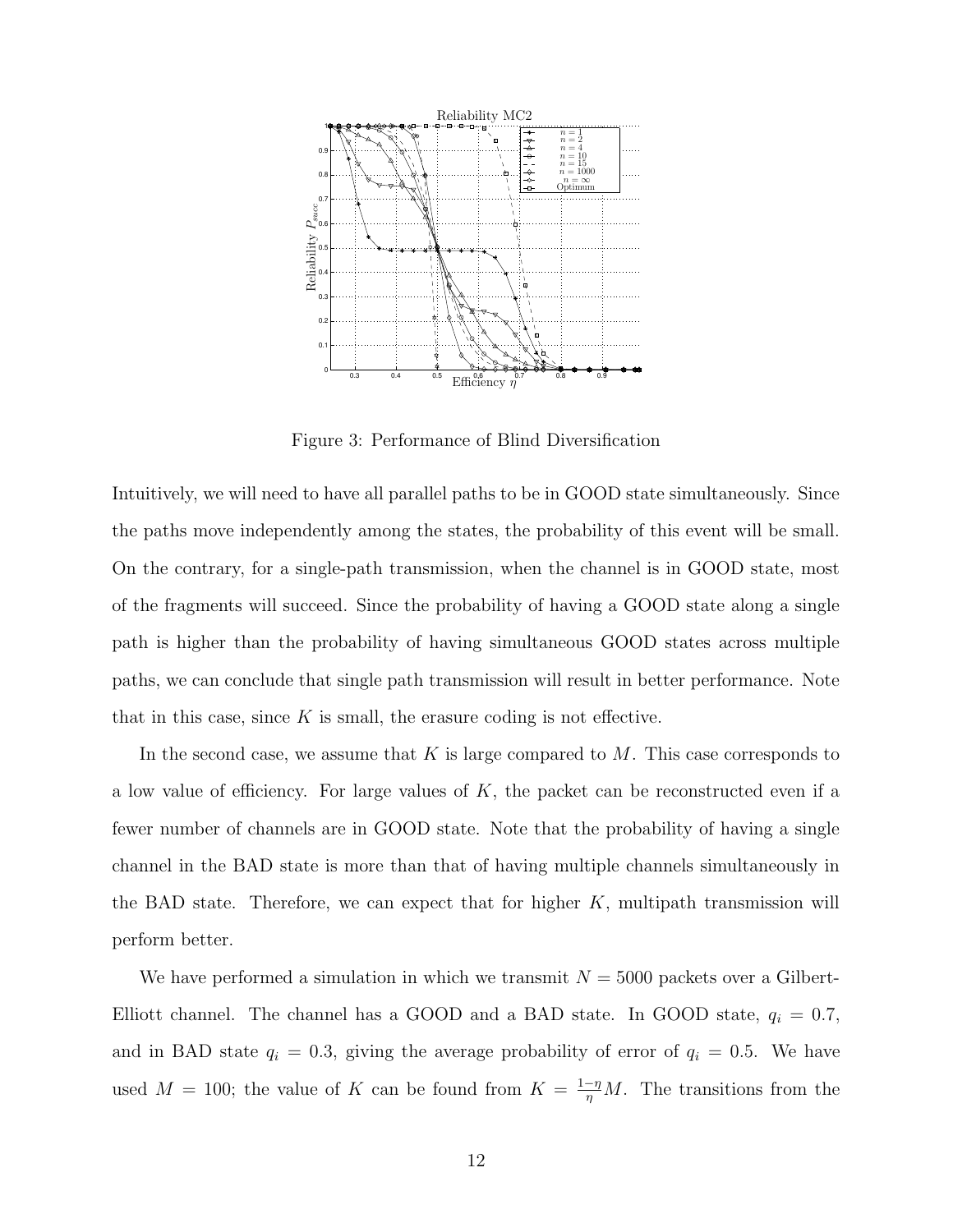GOOD state to the BAD state form a Markov Chain. For simplicity, we assume that the channel only changes states between the transmissions of packets. We distribute the packets uniformly over the *n* paths. In Fig. 3, we show the likelihood of packet recovery,  $P_{succ}$ , as the number of paths increases for the full range of  $P_{succ}$  of [0, 1.0]. However, if we consider the performance of TCP over this channel, the region of interest is [0.9, 1.0]. It is clear that in the region of interest, the performance of the erasure code increases with the number of paths. Note that for a given  $P_{succ} > 0.9$  the efficiency converges to a maximum value with increasing n the number of paths.

We now find maximum efficiency achievable with blind path diversification, as the number of paths n increases. We note that as n becomes large, the maximum number of fragments that will be sent on each path approaches 1 while  $M + K \leq n$ . So,  $j = 1$  for all  $\mathcal{I}_i(j)$  in (1) when  $M + K \leq n$ , and

$$
P_{\text{succ}} = \Pr\left[\sum_{i=1}^{M+K} \mathcal{I}_i \le K\right],\tag{4}
$$

where  $\mathcal{I}_i$  are i.i.d. Bernoulli random variables. Here, we have assumed that the paths are independent and have identical statistical properties. For large  $M + K \leq n$ , we can use the Central Limit Theorem (C.L.T.) to further approximate  $P_{succ}$  as:

$$
P_{\text{succ}} \underset{M + K \to \infty}{\approx} \Phi\left(\frac{K - (M + K)p}{\sqrt{(M + K)pq}}\right)
$$
  
=  $\Phi\left(\sqrt{\frac{M}{\eta}} \frac{1 - \eta - p}{\sqrt{pq}}\right),$  (5)

where  $\Phi(x) \triangleq 1/2\pi \int_{-\infty}^{x} e^{-t^2/2} dt$  is the cummulative distribution function of the standardized normal random variable and  $Pr[\mathcal{I}_i = 1] = p = 1 - q$ . So, for a given  $P_{succ}$  the maximum  $\eta$ that can be achieved is given by the roots of:

$$
\eta + \sqrt{\frac{pq}{M}} \Phi^{-1}(P_{\text{succ}})\sqrt{\eta} + p - 1 = 0. \tag{6}
$$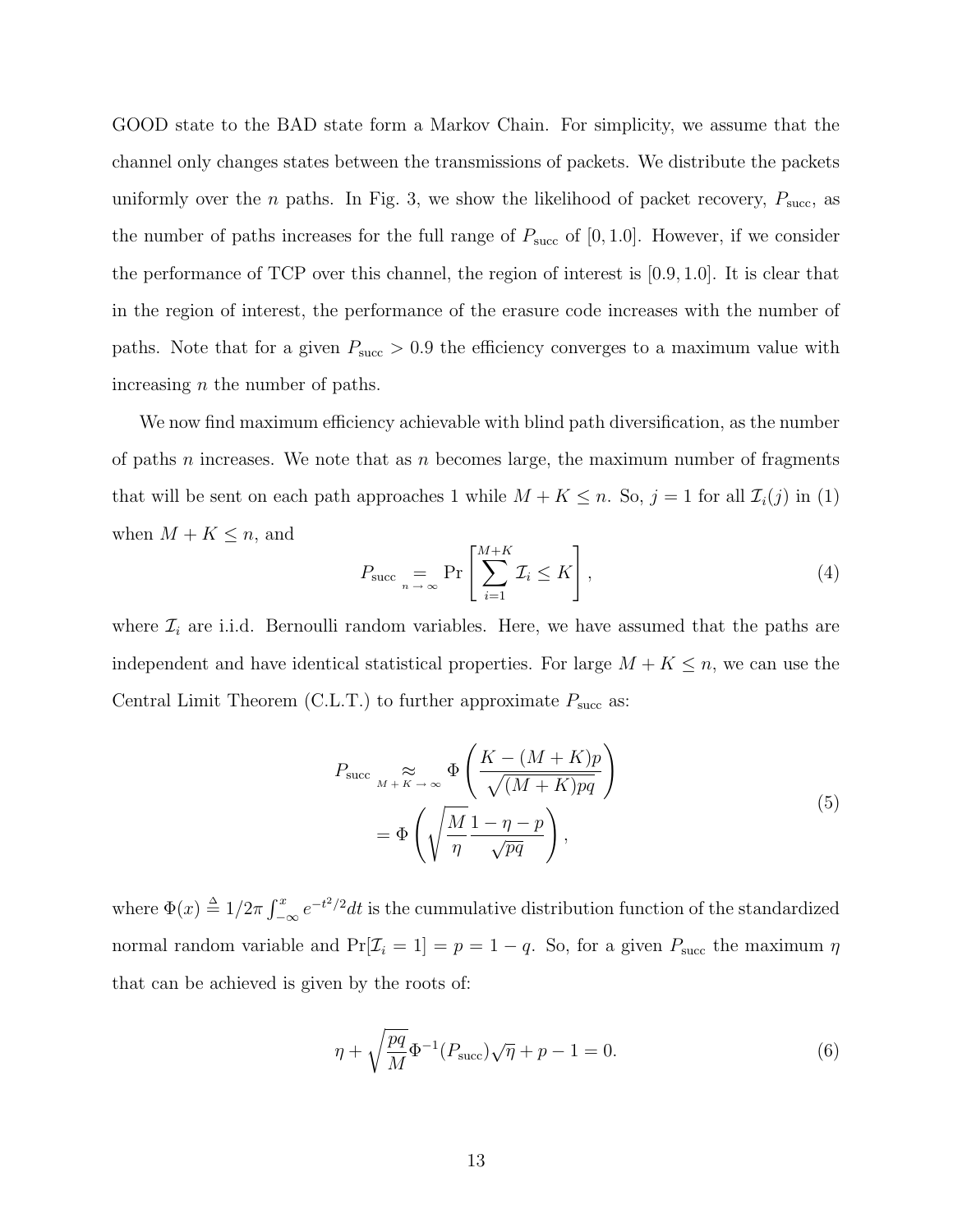We show the performance of blind load balancing as  $n \to \infty$  in Fig. 3. As a check, we also show the performance of path diversification for  $n = 1000$  paths. It is clear from the figure that the C.L.T. approximates  $P_{\text{succ}}$  closely for large values of n and relatively large  $P_{\text{succ}}$ . From the C.L.T. approximation, we see that blind load balancing cannot achieve efficiency higher than  $\eta = 0.5$ . For  $P_{succ} > 0.9$  and for single path transmission, the efficiency is  $\eta = 0.28$ . Increasing the number of paths to  $n = 10$ , increases the efficiency to  $\eta = 0.42$ , and increasing the number of paths to  $n = \infty$  increases the efficiency to 0.47. Clearly, blind load balancing is better than single path transmission, however simply increasing the number of paths is not the best way to increase reliability in the network.

In Fig. 3, we also show a case in which at each time instant all fragments are transmitted on the path with the lowest probability of fragment loss  $p_i$ . This case has been denoted by "Optimum" in the graph. Note that transmitting the fragments in this way substantially increases the performance. The notable gain obtained for the optimum curve in Fig. 3 motivates us to investigate the problem for cases where a performance metric along each path is available at the source.

We also show the performance of multipath diversity in Fig. 4 for a five-state Markov Chain channel. In this model, the channel changes gradually between the GOOD and BAD states, and the states form a Markov Chain. Note that for this channel, we will also need to have multiple paths to achieve both high probability of success and acceptable efficiency.

So far, we have assumed that no knowledge of the performance along the parallel paths is available at the source node. We saw in Fig. 3 that with this approach it is not possible to increase the efficiency for large values of reliability. We saw in the figure that if we could collect performance indexes along each path and use them to distribute fragments over multiple paths, we could have achieved much higher efficiency. In the rest of the paper, we assume that some performance metrics are available at the source node and use these metrics to devise optimum schemes for the distribution of fragments along parallel paths.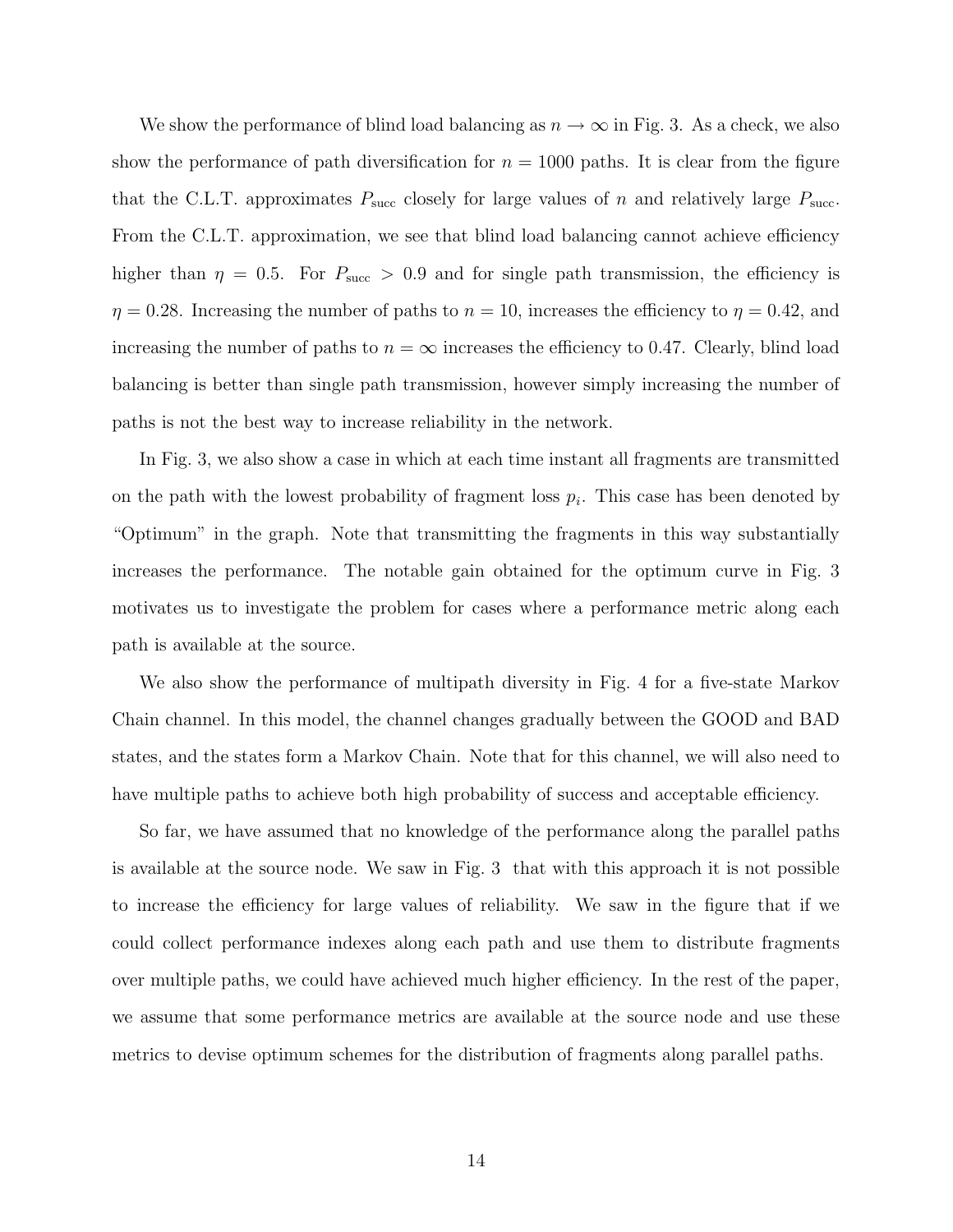

Figure 4: Performance of Blind Diversification

## 4 Optimum Load Balancing

We characterize QoS in the network in terms of delay and packet loss. We assume that the maximum delay in the network is fixed to  $D_{\text{max}}$  and that all fragments received after this time are considered to be lost. This allows us to characterize path's QoS behaviour in terms of just one parameter for each path in the network, namely fragment loss. We assume that the network has a mechanism that allows us to collect statistical information, such as path failure and delay statistics about the paths. The information allows us to improve on blind load balancing and minimize PPL.

The optimization is performed every  $T_{w}$  seconds, when a new vector of estimated packet loss statistics q becomes available. Ideally,  $T_{w}$  should be updated before every packet transmission. First, we show how  $P_{succ}$  can be calculated with an exact algorithm. The algorithm is valid when subsequent fragment losses are independent. Second, we use an approximation of  $P_{\text{succ}}$ , with the Poisson cumulative distribution function (c.d.f), which also allows us to account for the possible dependency between successive fragment losses. Third, we show that  $P_{\text{succ}}$  can be maximized with a "greedy" algorithm. In the ideal case, when the fragment losses are independent, both the Poisson approximation and the exact algorithm have the same solution.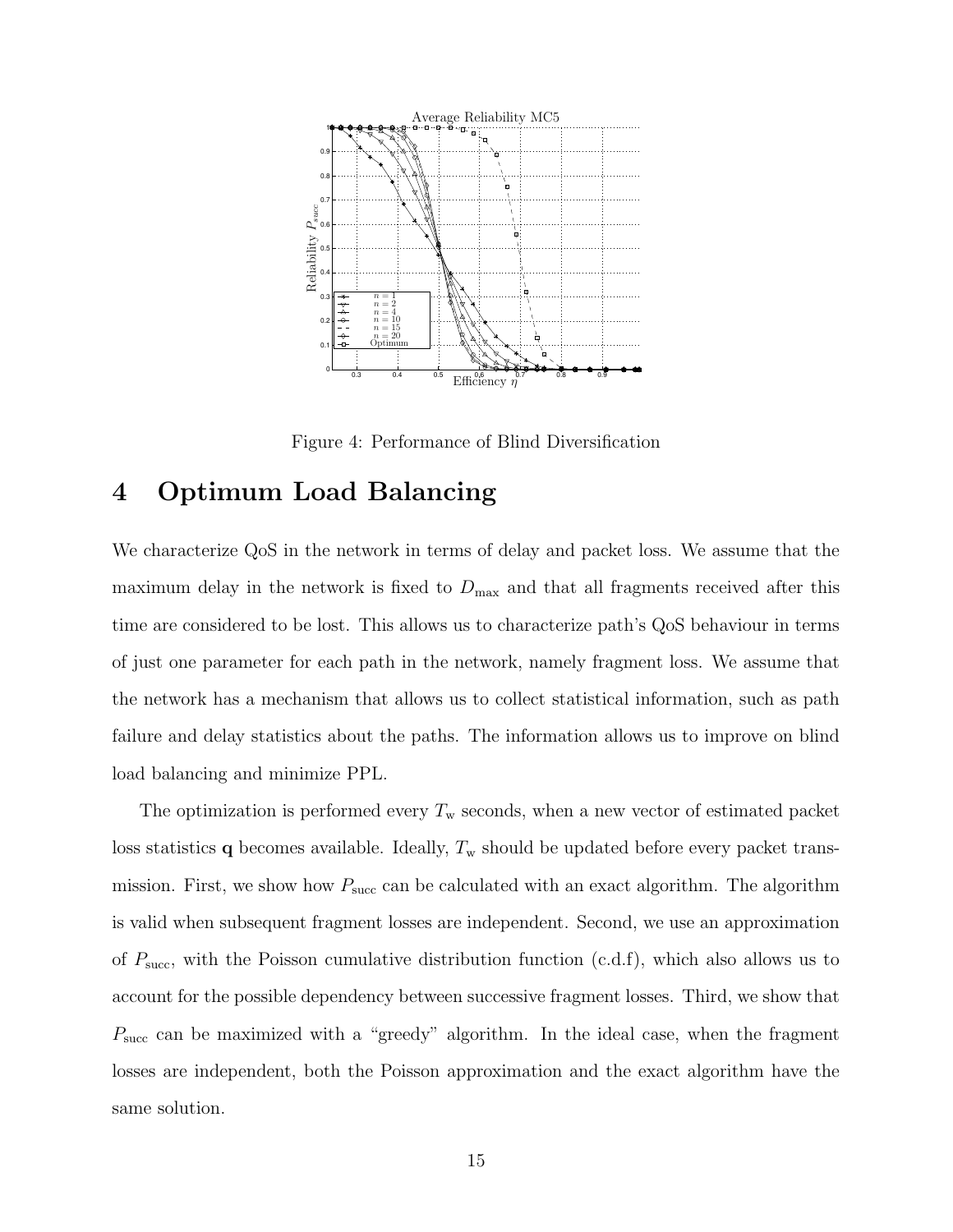We also give the maximization of efficiency of the scheme subject to minimum reliability. This optimization takes into account how the network operates. First, QoS of service parameters must be satisfied, this is the minimum reliability constraint. Second, the network optimizes the usage of resources with maximum efficiency.

In order to simplify the calculations in subsequent sections, we will assume that  $p_i(j) = p_i$ and  $q_i(j) = 1 - p_i$ . We will use  $\mathbf{q} = [q_1, q_2, \dots, q_n]^T$  to denote the vector of  $q_i$ 's. This assumption will allow us to express the optimization problems as integer optimization problems with  $n$  variables. However, we can easily modify the integer programming optimizations, into  ${0, 1}$ -integer optimizations with  $M + K$  variables to take into account the differing values  $p_i(j)$  on a single path.

### 4.1 Calculation of  $P_{\text{succ}}$

The calculation of the exact value for  $P_{succ}$  is directly related to the calculation of the reliability of algebraic structures, which in general is computationally hard [24]. However, we use the special properties of k-out-of-n structures to calculate  $P_{succ}$  [36]. The algorithm is based on the use of the moment generating function for the sum of  $M + K$  independent Bernoulli random variables. The technique is similar to the direct calculation of the probability of failure of k-out-of-n structures with independent component reliabilities [37]. We model the transmission of fragments by the independent Bernoulli random variables  $\mathcal{I}_i(j)$ . By (1), the moment generating function for the number of lost packets,  $W$ , is given by:

$$
G_W(z) = \prod_{i=1}^n (q_i + p_i z)^{M_i} = \sum_{i=0}^{M+K} c_i z^i.
$$
 (7)

So, we can calculate  $P_{succ}$  by using the moment generating function as follows:

$$
P_{\text{succ}} = \Pr[\mathcal{W} \le K] = \sum_{i=0}^{K} c_i \tag{8}
$$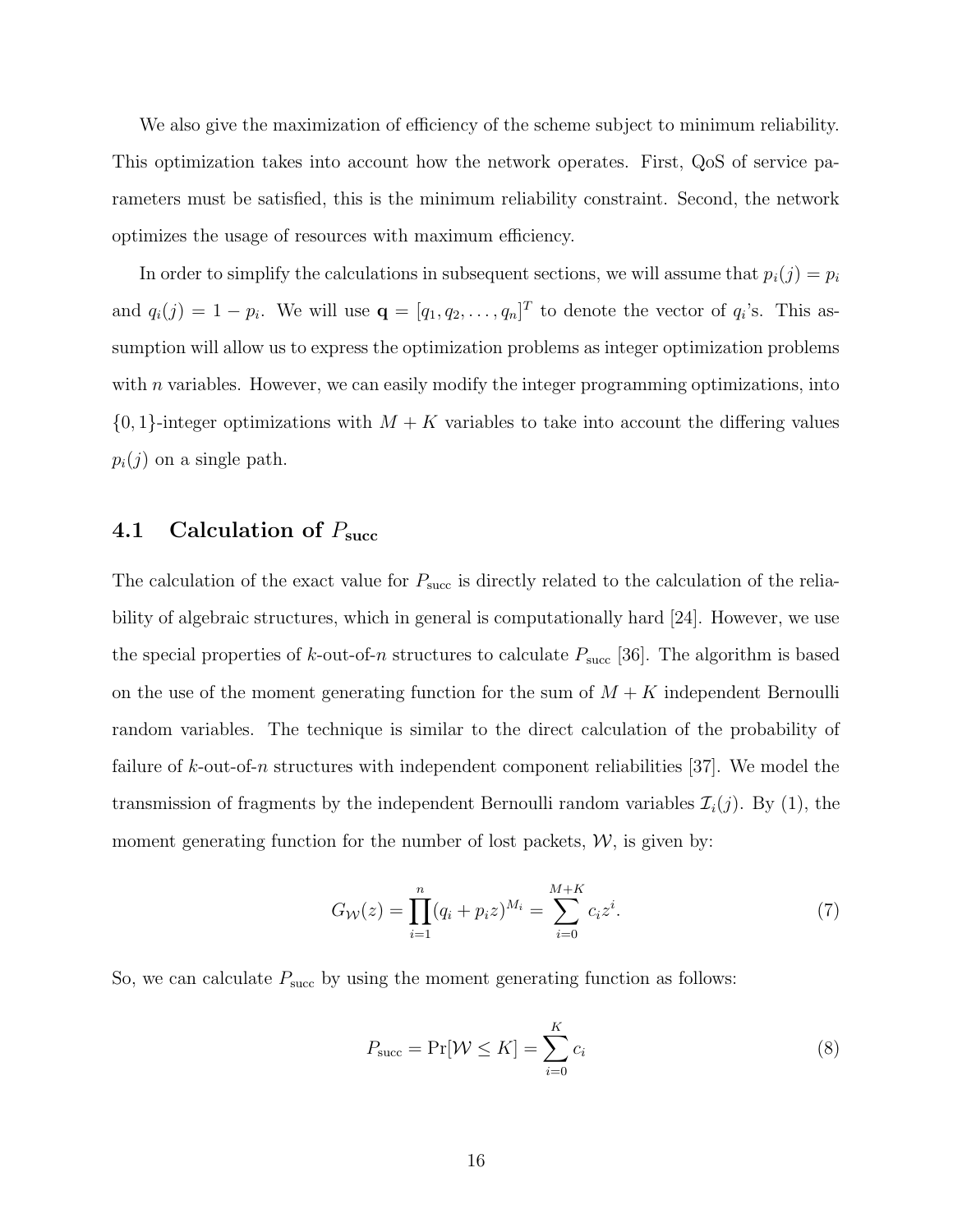where each  $c_i$  is given by (7). Therefore, if the  $q_i$ ,  $i = 1, \ldots, n$  are known, the reliability can be calculated from (8) using  $M + K$  recursions, one for every transmitted fragment. We use the following recursion to find the coefficients at each iteration, [37]:

$$
c_j^{(k+1)} = q_{k+1}c_j^{(k)} + p_{k+1}c_{j-1}^{(k)}.
$$
\n(9)

We now use the cumulative distribution function of the Poisson random variable to bound the reliability.  $P_{succ}$  can be approximated with the Poisson distribution, [38], as:

$$
Q(\lambda(\mathbf{m}), K) \le P_{\text{succ}} \le Q(\lambda(\mathbf{m}), K) + \frac{1}{2} \sum_{i=1}^{n} m_i \ln^2(q_i)
$$
 (10)

where,

$$
Q(\lambda(\mathbf{m}), K) = \sum_{j=0}^{K} \frac{e^{-\lambda(\mathbf{m})} [\lambda(\mathbf{m})]^j}{j!}
$$

$$
\lambda(\mathbf{m}) = \sum_{i=1}^{n} \ln(q_i^{-m_i}) = -\mathbf{m}^T \ln(\mathbf{q})
$$
(11)

and  $\ln(\mathbf{q}) = [\ln(q_1), \ln(q_2), ..., \ln(q_n)]^T$  is the natural logarithm of the vector of probabilities of success. The Poisson approximation is a good replacement for the exact algorithm since very good values of  $P_{succ}$  can be obtained in relatively few steps. For example, with just 10 iterations we can calculate  $Q(\lambda(\mathbf{m}), K)$  with precision of less than  $10^{-6}$  (note  $10! > 3 \times 10^6$ ).

The other advantage of the Poisson approximation is that we can model the dependence of successive fragment losses. So far, we have approximated the consecutive packet losses in the time period  $T_w$  as independent in order to calculate the probability of successful packet transmission  $P_{succ}$ . Using the Poisson approximation (11), it is possible to find the estimates for  $q_i$  that minimize the error of approximating the dependent variables  $\mathcal{I}_i(j)$  as independent ([38] gives one such estimate). However, we use a different approach by expressing the error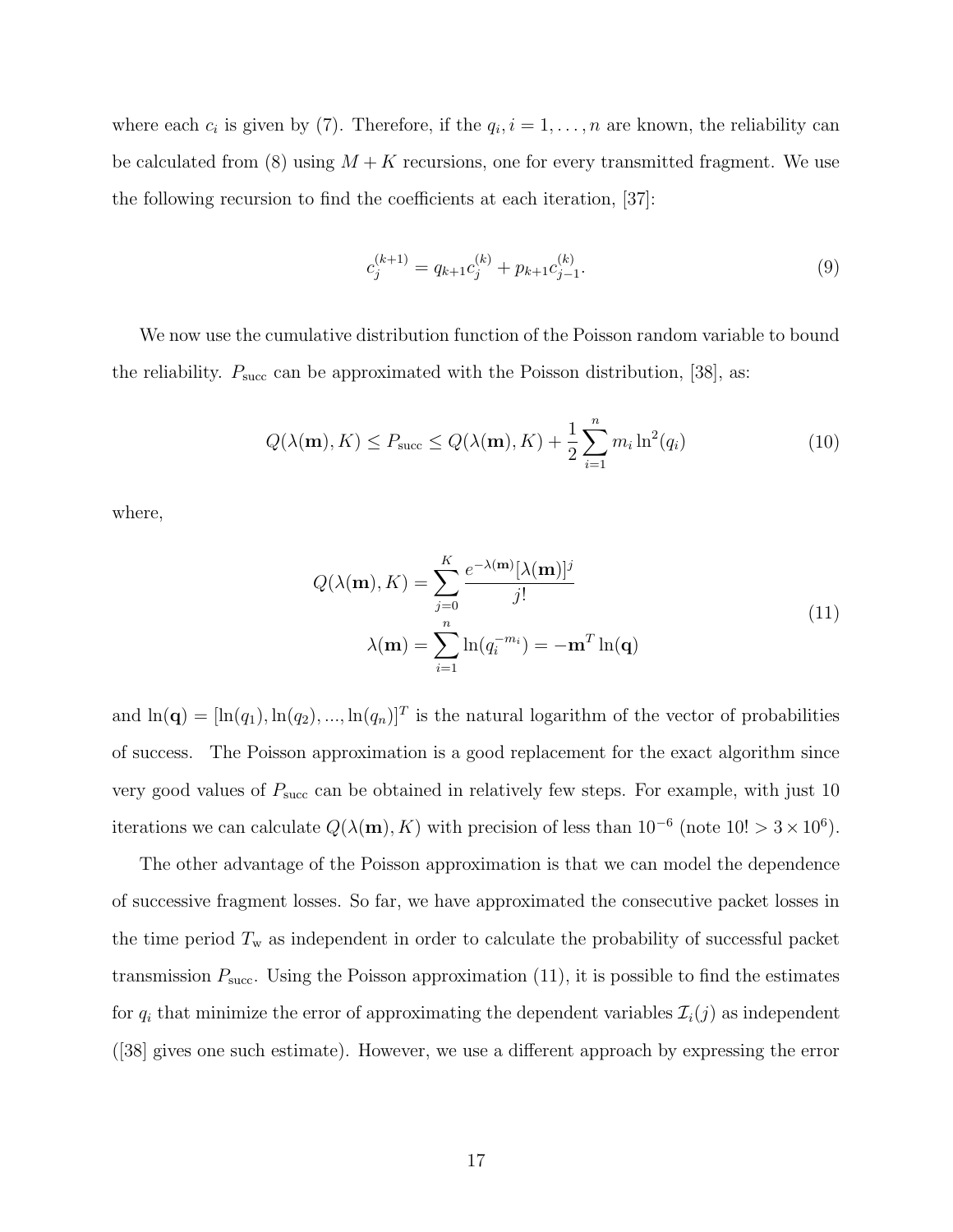in dependance on each path with:

$$
Q(\lambda(\mathbf{m}), K) - 2\sum_{i=1}^{n} \sum_{j=2}^{m_i} p_i \le P_{\text{succ}}.\tag{12}
$$

We derive the relation in Appendix A.

We make two observations about (12). First, the error in approximation depends on the total number of transmitted fragments  $M + K$ , meaning that the load balancing algorithm should be robust if  $M + K$  is relatively small. Second, the error is 0 if each path only carries a single fragment. This means that the load balancing is more robust to the dependance of fragment transmissions if the number of fragments transmitted on each path is small. The second observation can be used in the two optimizations in this paper by limiting the number of fragments transmitted on each path.

# 4.2 Minimum PPL (Maximum  $P_{succ}$ )

In this section, we give an algorithm that finds the allocation vector  $\mathbf{m} = [m_1, m_2, ..., m_n]^T$ for which  $P_{succ}$  is maximized. We note that  $P_{succ}$  is a monotonically increasing function of K. This is clear from (1) since  $P_{succ}$  is defined as the c.d.f of the random variable W. So, we will assume that K is fixed since  $P_{succ}$  can always be increased by increasing K.

The optimization of  $P_{succ}$  is constrained by the maximum number of fragments that can be transmitted on each path. The optimization is given as:

$$
\underset{\mathbf{m}}{\text{Maximize:}}\ P_{\text{succ}}(\mathbf{m}, K, \mathbf{q})\tag{13a}
$$

$$
Subject to: \mathbf{m}^T \mathbf{1} = K + M \tag{13b}
$$

$$
0 \le m \le M_{\rm th} \tag{13c}
$$

where 1 is a vector of all 1's, 0 is a vector of all 0's,  $\mathbf{M}_{\text{th}} = [M_1^{(th)}]$  $\lambda_1^{(th)}, M_2^{(th)}$  $\mathcal{M}_2^{(th)}, \ldots, \mathcal{M}_n^{(th)}]$  is the maximum number of fragments that can be transmitted on each path, and  $\preceq$  indicates a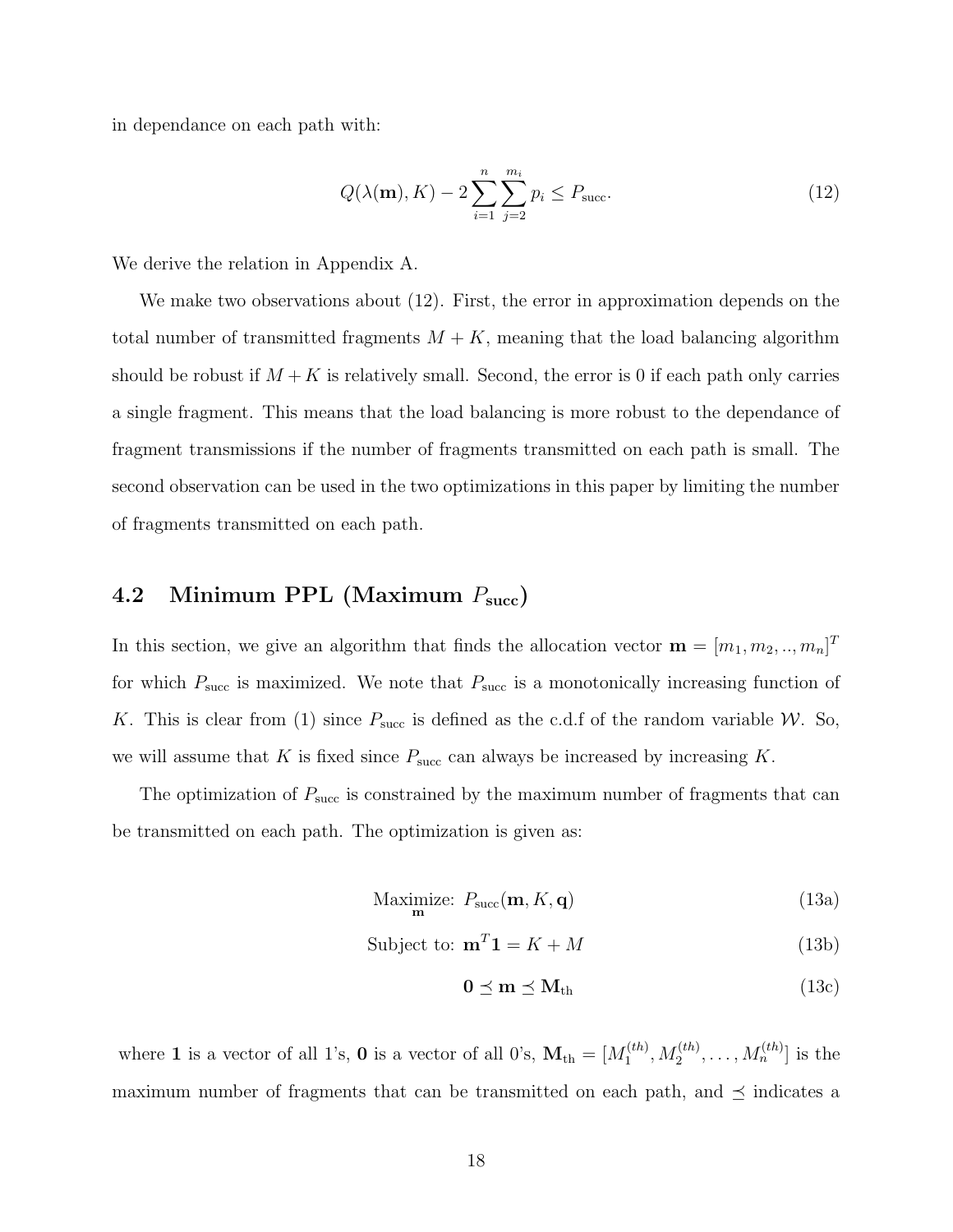memberwise comparison.

Constraint (13b) assures that the total number of fragments on the paths is  $M + K$ . The second constraint (13c) limits the number of fragments on each path. Note that increasing the number of fragments transmitted on a path also increases the delay and congestion on that path. Therefore, we assume that the maximum number of fragments transmitted on each path is limited, where the limit is determined either through statistical properties of the end-to-end delay determined with our probing mechanism or by letting each node locally determine the number of fragments it can transmit and then taking the minimum of these numbers on every path. We also assume that  $M_{th}$  is kept small to make the algorithm more robust to the dependence of fragment losses on each path. The optimization (13) can be solved with a "greedy" algorithm. We give a proof for the correctness of this algorithm in [39].

In comparison to the solution with the greedy algorithm, the Poisson approximation has the same optimum allocation vector. If we use the Poisson approximation for  $P_{succ}$ , optimization (13) becomes:

$$
\underset{\mathbf{m}}{\text{Maximize: }} Q(\mathbf{m}, K) \tag{14a}
$$

Subject to:  $\mathbf{m}^T \mathbf{1} = K + M$  (14b)

$$
0 \le m \le M_{\rm th}.\tag{14c}
$$

It can easily be shown that  $Q(\lambda(\mathbf{m}), K)$  is a decreasing function of  $\lambda(\mathbf{m})$  for a fixed K.<sup>4</sup> This means that we can maximize the probability of success by minimizing  $\lambda(m)$ . The

$$
\frac{\partial Q}{\partial m_i} = -\frac{\partial \lambda(\mathbf{m})}{\partial m_i} e^{-\lambda(\mathbf{m})} \frac{\left[\lambda(\mathbf{m})\right]^K}{K!} < 0,\tag{15}
$$

since  $\lambda(\mathbf{m})$  is a positive function.

<sup>&</sup>lt;sup>4</sup>Taking the derivative of  $Q(\lambda(\mathbf{m}), K)$  with respect to each  $m_i$  gives: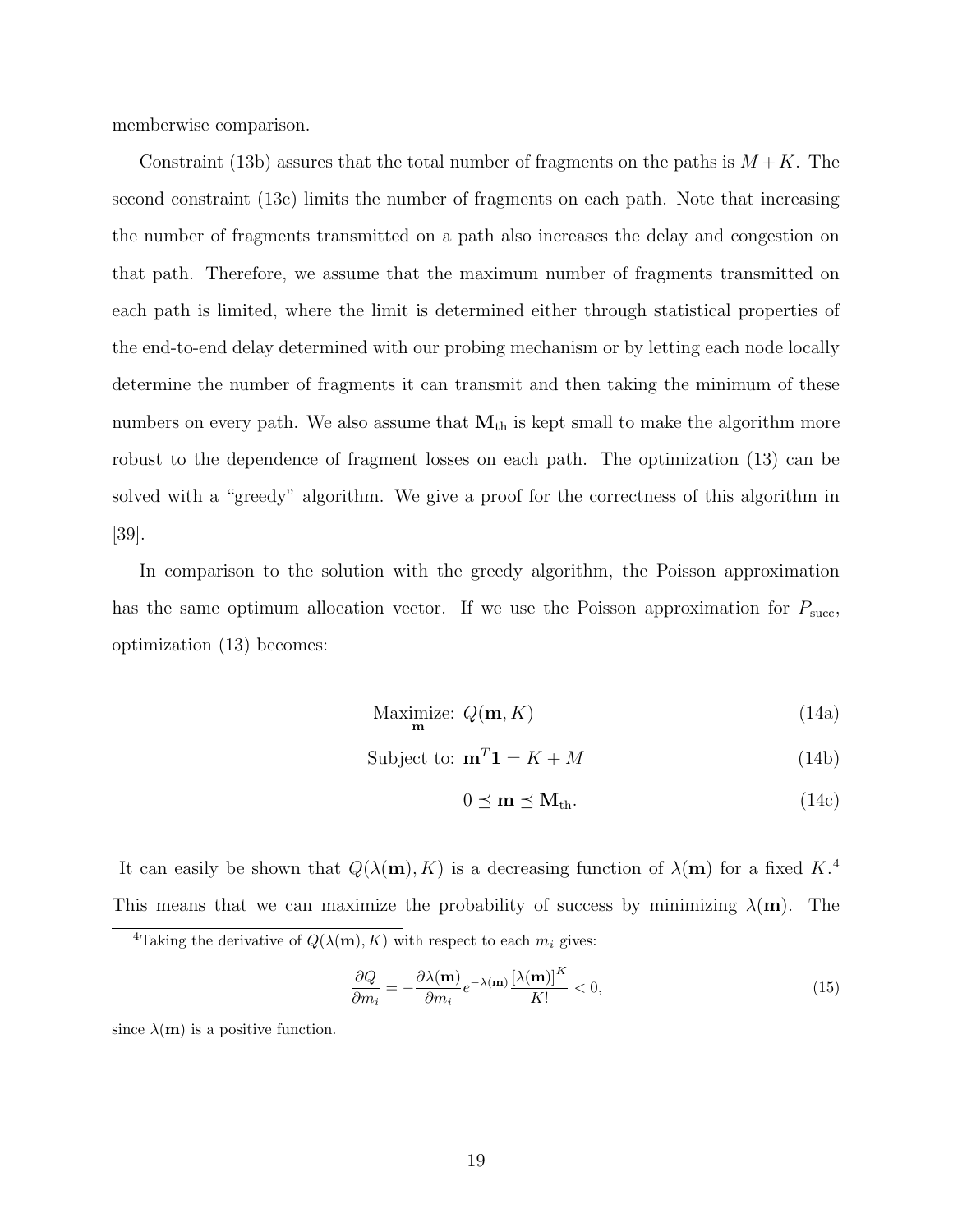optimization then becomes:

$$
\underset{\mathbf{m}}{\text{Maximize: }} \mathbf{m}^T \ln(\mathbf{q}) \tag{16a}
$$

$$
Subject to: \mathbf{m}^T \mathbf{1} = K + M \tag{16b}
$$

$$
0 \le m \le M_{\rm th} \tag{16c}
$$

Optimization (16) can be solved exactly for  $\mathbf{m} \in \mathbb{R}^n$  with the use of greedy algorithm since the sort of  $\ln(q)$  and q result in the same ordering of paths in the network. So, the Poisson approximation of  $P_{\text{succ}}$  and the exact optimization of  $P_{\text{succ}}$  yield the same resource allocation.

In [25], the optimization of  $P_{succ}$  was performed by approximating  $P_{succ}$  as the normal c.d.f with CLT. This approximation is more appropriate with the complete dependence of fragment losses on each path. With the Normal approximation, one may also interpret the objective function of [25] in terms of path failure. However, there are still two problems with this approach. First, CLT approximates  $P_{succ}$  only when there are a large number of paths. Since  $P_{\text{succ}}$  in [25] is the c.d.f of a sum of n integer random variables the approximation becomes increasingly better with larger  $n$ . Second, it is difficult to know how good the normal approximation is since the best known bound for it is the Berry-Essen bound; this bound is loose for small  $n \, |40|$ .

We use an example to further illustrate the differences between our scheme and that of [24, 25]. Suppose, there are three paths available to transmit fragments between the source and the destination with  $q = [0.9, 0.8, 0.8]$  and  $M = 2$  and  $K = 1$ . With the assumption of independent fragment loss, we assign all three fragments to path 1 to get  $P_{succ} = 0.95$ . The algorithm in [25] assigns each fragment on a separate path to get  $P_{succ} = 0.928$ . On the other hand, if the fragment losses on each path are fully dependent, as assumed in [25], our allocation results in  $P_{\text{succ}} = 0.9$  and the allocation with the algorithm from [25] results in  $P_{succ} = 0.928$ . The normal approximation evaluates  $P_{succ}$  for the allocation with the algorithm in [25] as 0.999, for both the independent fragment allocation and the dependent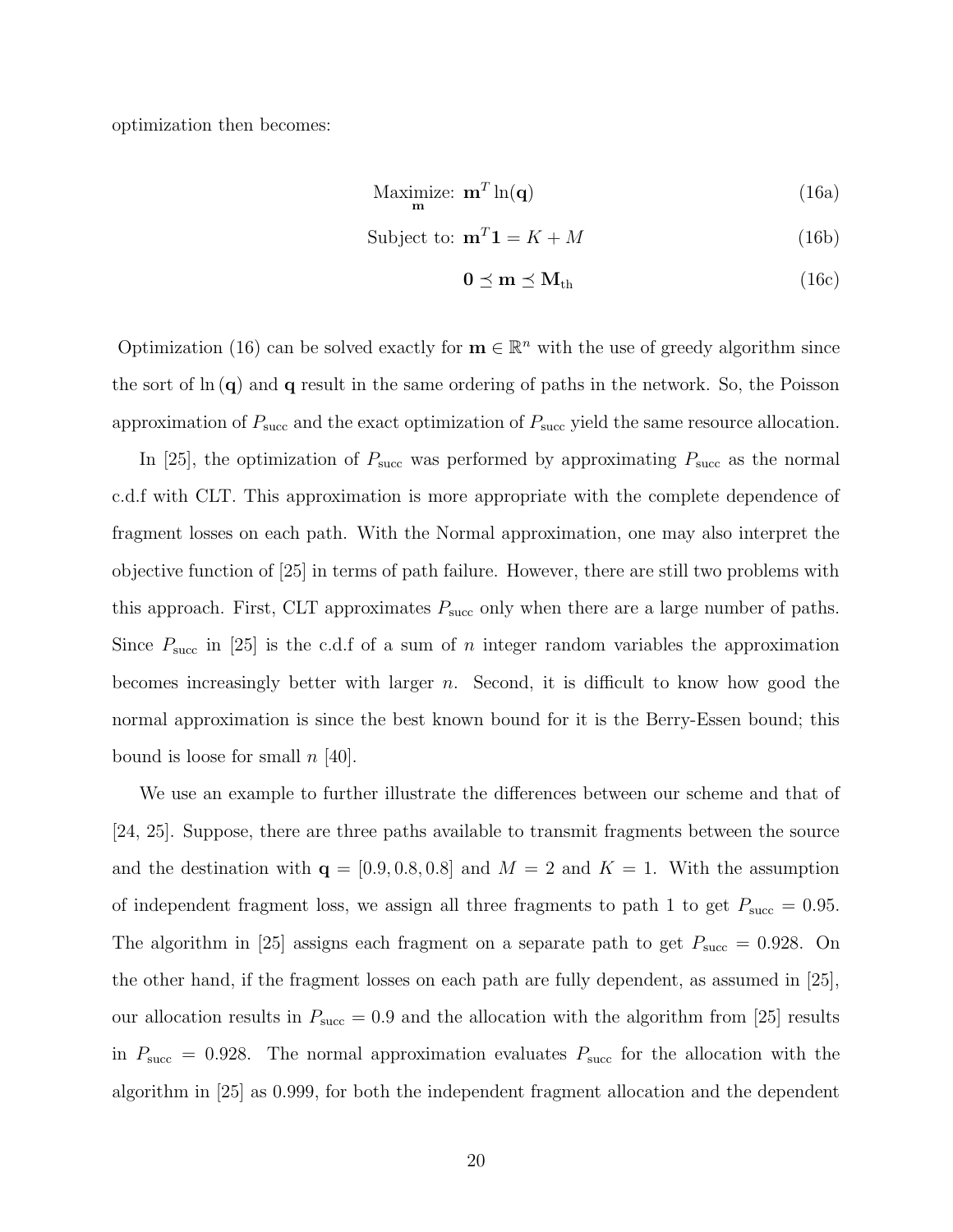fragment allocation. The normal approximation calculates that our allocation evaluates  $P_{\rm succ}$ as 0.9927, which is also incorrect.

# 4.3 Maximization of Efficiency  $(\eta)$

In this section, we show how the efficiency  $\eta$  can be maximized. As we explained earlier in Section 2,  $\eta$  is important since it is directly related to the amount of overhead introduced by the scheme. We perform the optimization with a constraint on the minimum network reliability  $P_{succ} \geq \epsilon$  where  $\epsilon$  is a QoS parameter supplied by the connection. The efficiency should be maximized to decrease the cost of the connection, however the packet loss should be bounded to guarantee QoS to the connection.

The optimization problem is given by:

$$
\underset{\mathbf{m},K}{\text{Maximize: }} \eta(\mathbf{m},K) = \frac{M}{M+K} \tag{17a}
$$

$$
Subject to: Psucc(m, K, q) \ge \epsilon
$$
\n(17b)

$$
\mathbf{m}^T \mathbf{1} = M + K \tag{17c}
$$

$$
0 \le m \le M_{\rm th} \tag{17d}
$$

We first note that  $\eta(\mathbf{m}, K)$  is a monotonically decreasing function of K since M is constant. So,  $\eta(\mathbf{m}, K)$  is maximized when K is minimized and the equivalent optimization is:

$$
\underset{K}{\text{Minimize:}} K \tag{18a}
$$

$$
Subject to: Psucc(\mathbf{m}, K, \mathbf{q}) \ge \epsilon
$$
\n(18b)

$$
\mathbf{m}^T \mathbf{1} = M + K \tag{18c}
$$

$$
0 \le m \le M_{\rm th} \tag{18d}
$$

We assume that  $\eta(\mathbf{m}, K) \geq \delta$ , where  $\delta$  is a parameter used to put a bound on the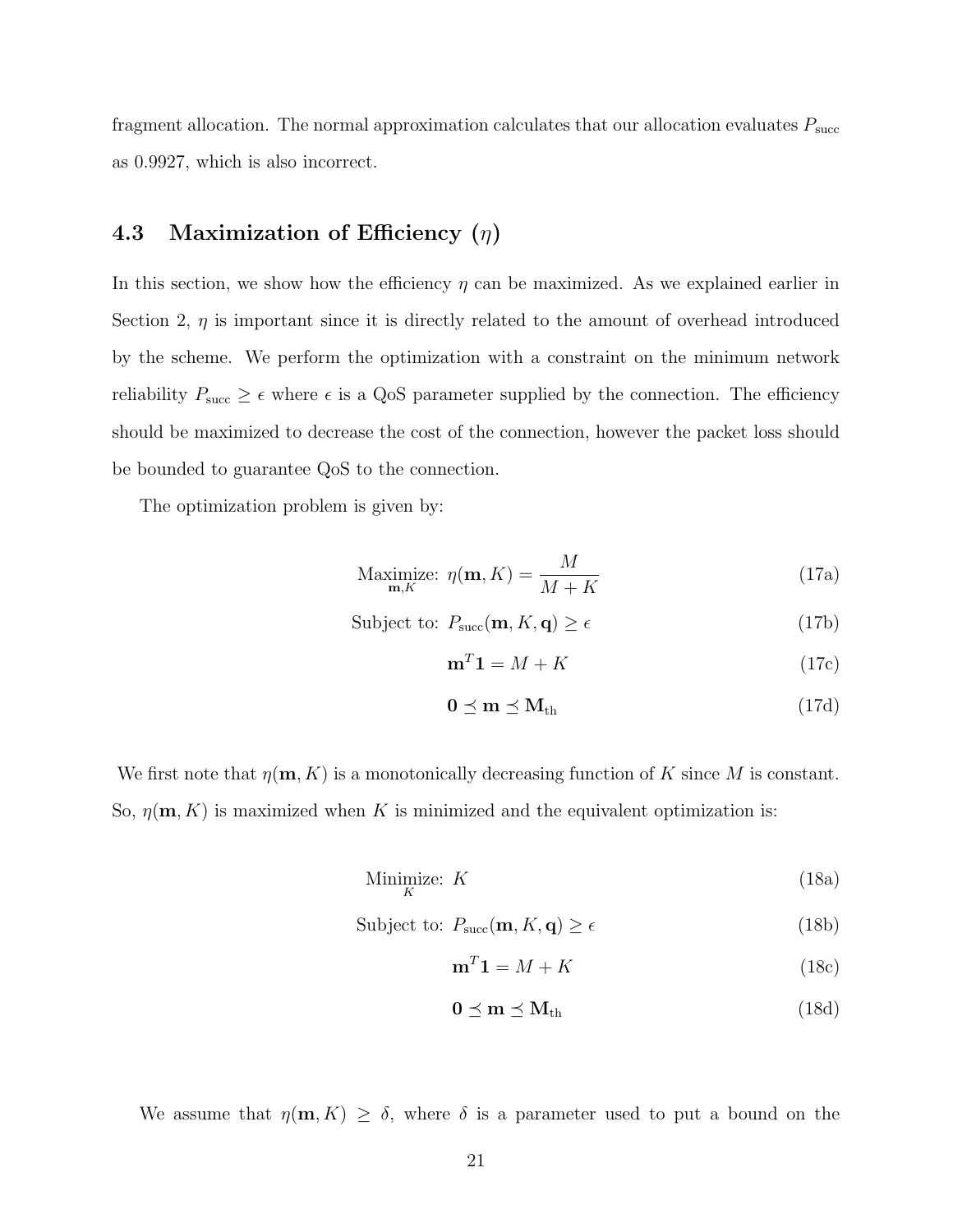complexity of the optimization. So, the maximum number of parity checks that can be used is

$$
K_{\text{max}} = \frac{1 - \delta}{\delta} M. \tag{19}
$$

We can perform the optimization (18) with a simple linear search over at most  $K_{\text{max}}$ items. Algorithm 1 shows how to perform the linear search. At every step, if the solution is not found, the algorithm adds one more parity packet and assigns it to a path with the lowest probability of failure with available resources. The algorithm ensures that the search finds the optimal number of extra parity packets K since it assigns the packets in the most optimal way. The algorithm uses the function Maximize-Psucc (note shown here in the interest of space) to allocate the fragments for maximum  $P_{succ}$  with the optimization (13). The algorithm may not find a solution for K in  $0 \leq K \leq K_{\text{max}}$ . In such a case, we declare that the packet cannot be transmitted in the network. This case corresponds to the probability of blocking.

The algorithm checks the validity of the solution by evaluating  $P_{succ}$  using the methods proposed in Section 4. Here, we note that more efficient implementations of Algorithm 1 can be obtained if we use the recursive relationship (9). We will not discuss these techniques here. We show the correctness of the algorithm in [39].

## 5 Numerical Results

We created several simulation scenarios to examine the performance of path diversification. First, we show the results for unconstrained optimization, which gives the optimal performance for independent fragment losses. Second, we limit the maximum number of fragments that can be transmitted on each path  $M_{th}$  to account for the delay and dependence between fragments. We examine the impact of the constraints on the efficiency of the load balancing algorithm. Third, we show that the robustness of the algorithm when  $q_i$  are not accurate.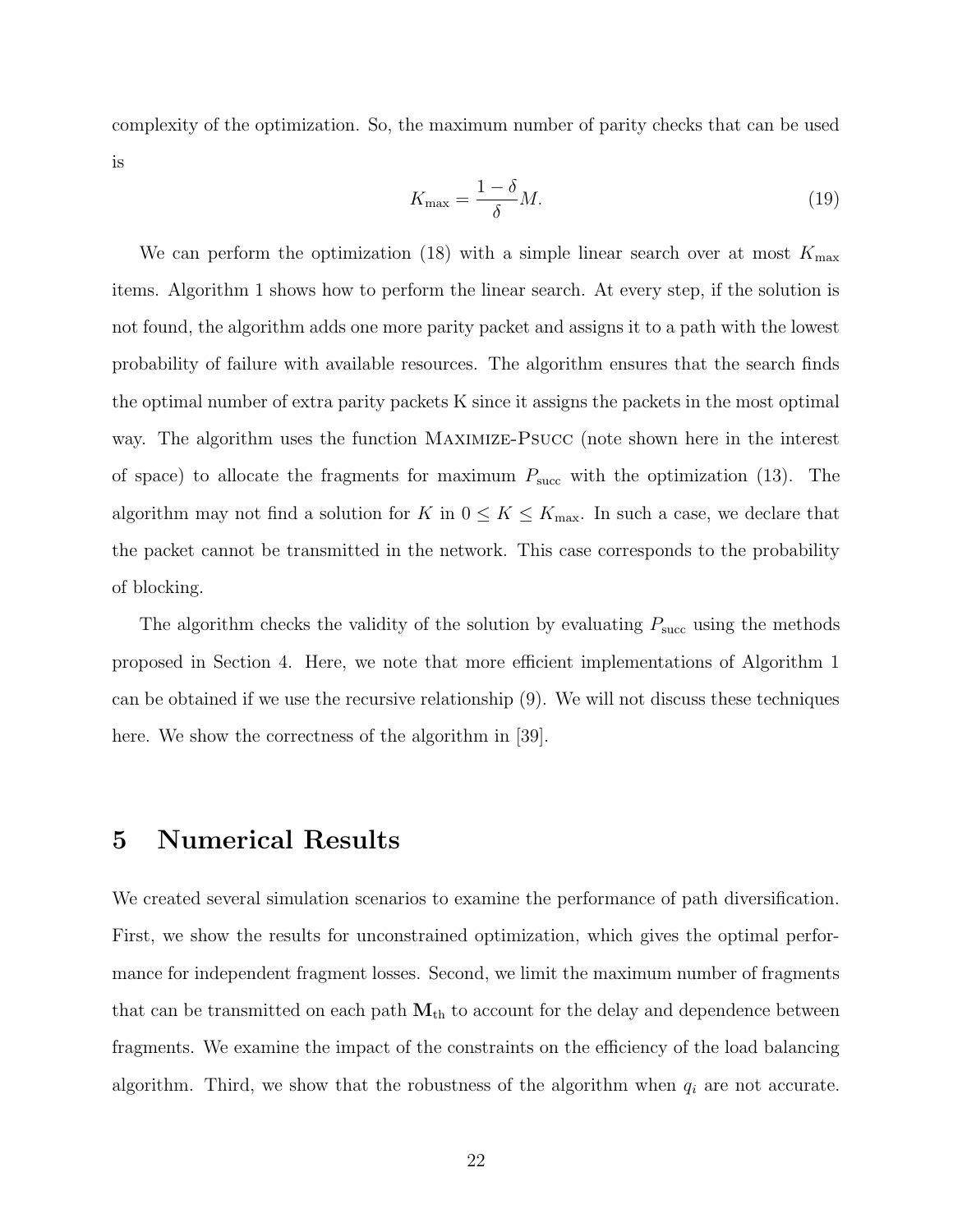Algorithm 1 OPTIMIZE-UTILIZATION $(\mathbf{M}_{th}, \mathbf{q}, \epsilon, \delta)$ 

Require:  $\forall i > j, q_i \geq q_j$ Ensure:  $m^T 1 \leq M_{th}^T 1, i \leq n$ 1:  $M_{\text{total}} = 0, m = 0$ 2:  $\mathbf{m} \leftarrow \text{MAXIMIZE-Psucc}(\mathbf{q}, M, 0, \mathbf{M}_{th})$ 3:  $i \leftarrow \min\{\forall j : 1 \le j \le n, M_j \ne 0\} - 1$ 4:  $K_{\text{max}} \leftarrow \left[ \frac{1-\delta}{\delta} M \right]$ 5: repeat 6: **if**  $i < n \wedge K \leq K_{\text{max}} \wedge M_i < M_i^{(th)}$  $i^{(in)}$  then 7:  $K \leftarrow K + 1$ 8:  $M_i \leftarrow M_i + 1$ <br>9: **else** else 10:  $i \leftarrow i + 1$ <br>11: **end if** end if 12: until  $P_{succ}(m, K, q) < \epsilon$ 13: if  $i > n \vee K > K_{\text{max}}$  then<br>14: **return** m ←  $\emptyset$ return m  $\leftarrow \emptyset$ 15: else 16: **return m**  $\leftarrow \{M_1, M_2, ..., M_n\}$ 17: end if

Fourth, we give results for the maximization of efficiency.

|            | ~        |             |          |
|------------|----------|-------------|----------|
| $log_{10}$ | $\alpha$ | $\log_{10}$ | $\alpha$ |
| 0.0        | 0.500    | 0.7         | 0.834    |
| 0.1        | 0.557    | 0.8         | 0.863    |
| 0.2        | 0.613    | 0.9         | 0.888    |
| 0.3        | 0.666    | 1.0         | 0.909    |
| 0.4        | 0.715    | 2.0         | 0.990    |
| 0.5        | 0.759    | 3.0         | 0.999    |
| 0.6        | 0.799    | 4.0         | 0.9999   |
|            |          |             |          |

Table 1: The Log-Normal Transformation

### 5.1 Unconstrained Maximization of  $P_{succ}$

We evaluate the unconstrained maximization of  $P_{succ}$ . In the unconstrained optimization (13), constraint (13c) is not taken into account (i.e.,  $\mathbf{M}_{th} = \infty$ ). We simulate 200 packet transmissions for  $n = 5$  paths. The  $q_i$ 's are selected before each transmission from the uniform distribution  $[\bar{q}-0.1, \bar{q}+0.1]$  where the average probability of fragment success (PFS)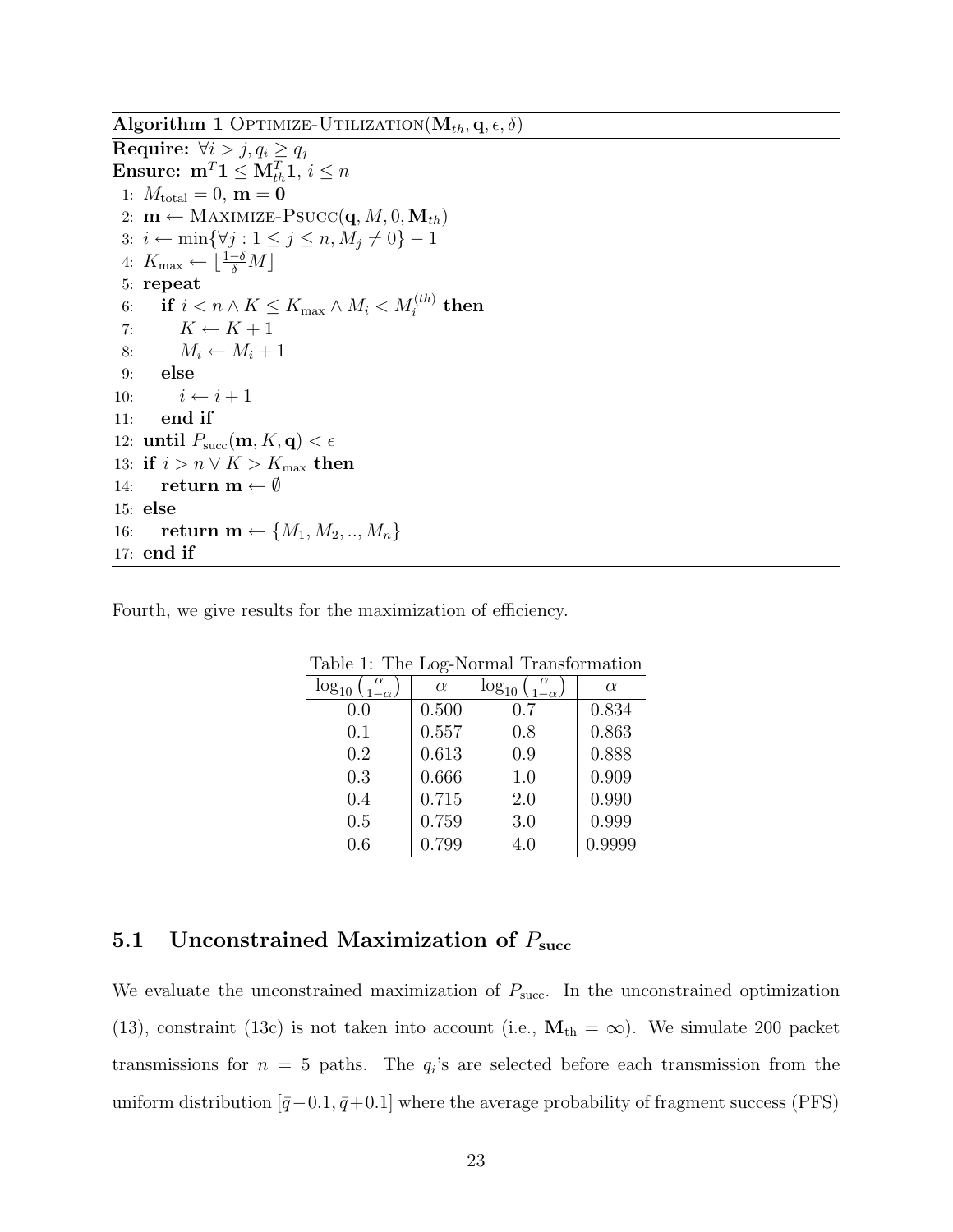is  $\bar{q} = 0.5, 0.7, 0.8, 0.9$ . Fig. 5a shows  $\eta$  on the horizontal axis and the average value for  $P_{\text{succ}}$ on the vertical axis. Path diversification is an efficient way to ensure network reliability. For example, for  $\bar{q} = 0.8$ , we can achieve the reliability of 0.999 with the efficiency of 57%.

In Fig. 5b, we show the same plot of  $P_{succ}$  as in Fig. 5a in the log-odd scale. The values in the log-odd scale are plotted as  $\log(\alpha/(1-\alpha))$  in place of  $\alpha$ . The log-odd scale allows us to map the set [0, 1] uniformly to the set  $[-\infty, \infty]$ , so that we can observe the asymptotic effect of  $P_{\text{succ}} \to 0$  or  $P_{\text{succ}} \to 1$ . For example, a value of  $P_{\text{succ}} = 0.999$ , would translate to a value of 3 in the log-odd scale. We show some other mappings to the log-odd scale in Table 1.



Figure 5: Reliability vs. Efficiency

Our work differs from [25] in two aspects. First, our load balancing algorithm is different from the load balancing algorithm in  $[25]$  and second we calculate  $P_{succ}$  differently from [25], giving us a more accurate way to validate the performance of either load balancing algorithm. Here, we compare our work with [25]. In our simulations, the source transmits 200 packets each decomposed into  $M = 100$  fragments over  $n = 5$  paths, with the average PFS of  $\bar{q} = 0.8$ .

We show the results of the simulations in Fig. 6. The "Optimum Solution" and the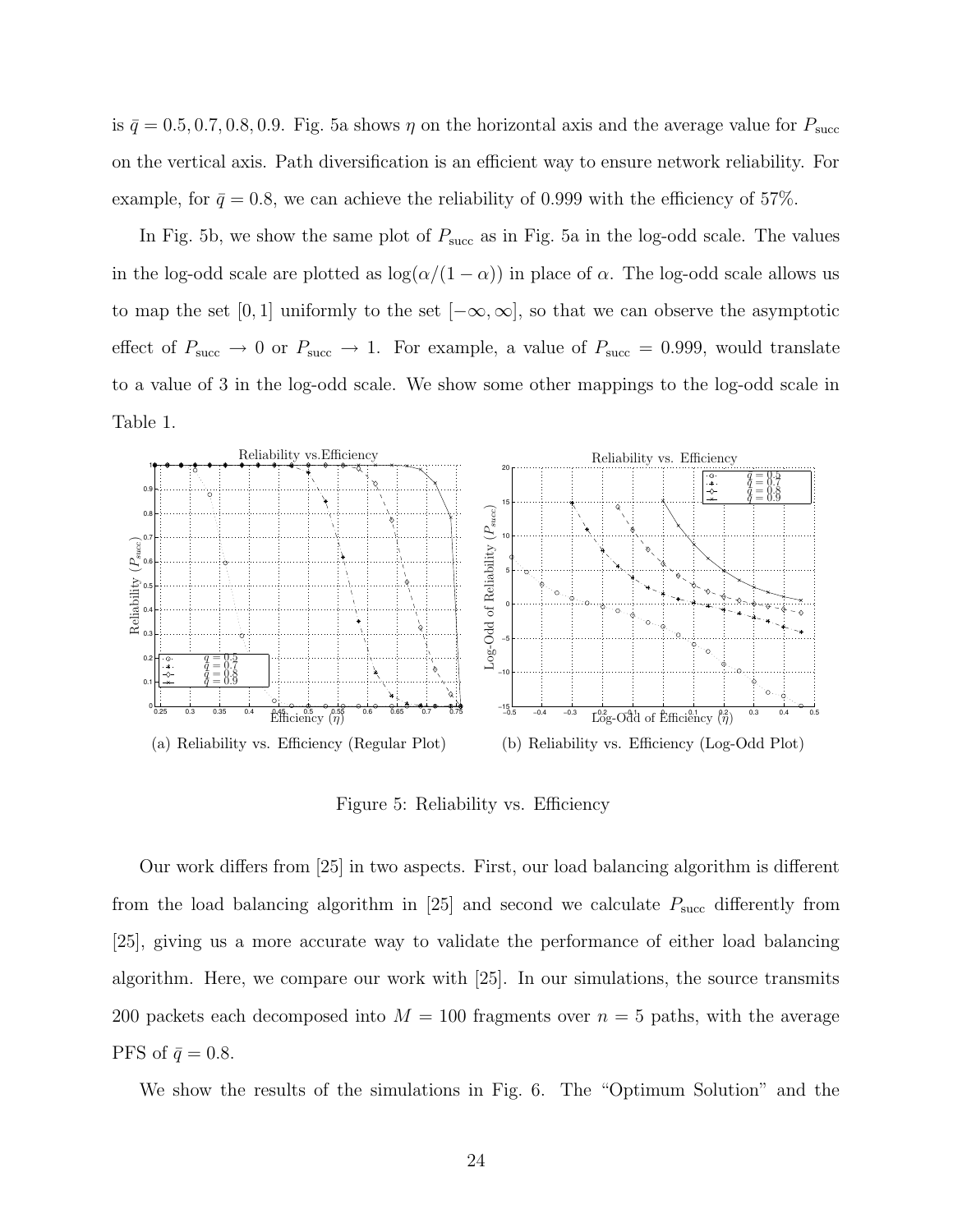"Optimum Poisson" curves, show the performance of our load balancing algorithm. We used the exact algorithm to calculate  $P_{succ}$  for the "Optimum Solution" curve and the Poisson approximation (10) to calculate  $P_{succ}$  for the "Optimum Poisson" curve. The Poisson approximation gives a very good estimate of  $P_{succ}$ . So, the Poisson approximation is a good candidate to replace the exact algorithm since very good values of  $P_{succ}$  can be obtained in relatively small number of steps. For example, with just 10 iterations, we can calculate  $Q(\lambda(\mathbf{m}), K)$  with precision of less than 10<sup>-6</sup>.

In Fig. 6, the "Normal Approximation" curve shows the performance of the load balancing scheme in [25] evaluated with the normal c.d.f., which was used in [25] to evaluate  $P_{succ}$ . We can see that the approximated values of  $P_{succ}$  in the "Normal Approximation" curve are inaccurate. The "Optimum Normal" curve shows the performance of the load balancing scheme in [25] evaluated with the exact algorithm for the evaluation of  $P_{succ}$  that was proposed in this paper. We see that the transmission of packets using our load balancing scheme outperforms the load balancing in [25].



Figure 6: Comparison to the Normal and Poisson Approximation  $n = 5$ ,  $\bar{q} = 0.8$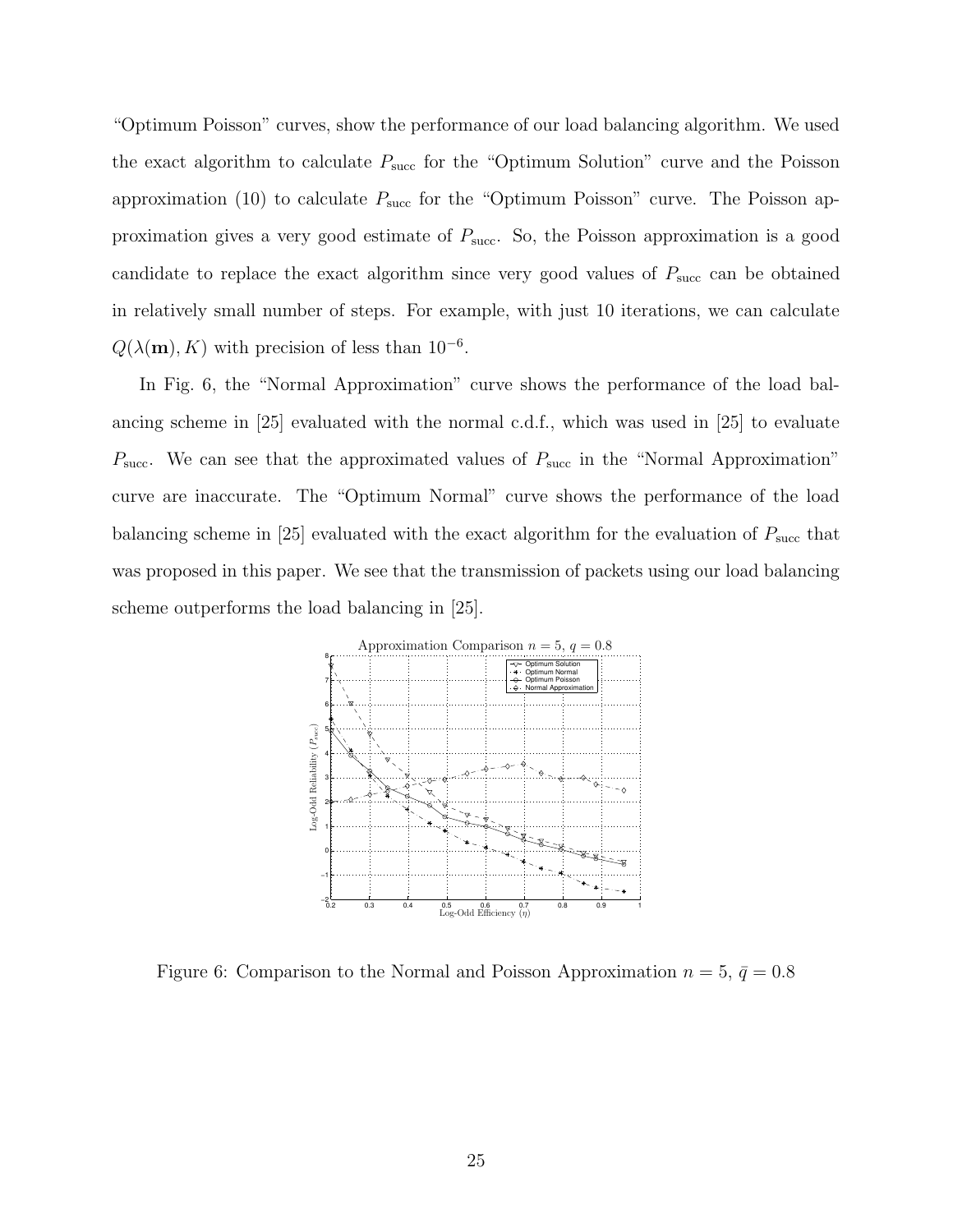### 5.2 Constrained Optimization of  $P_{succ}$

Ideally, the source should distribute all the fragments on the path with the highest PFS. However, this is only possible without the constraint (13c) in optimization (13), that is  $M_{th} = \infty$ . In this section, we assume that  $M_{th}$  on each path is limited.

We perform a simulation with 1000 packets transmitted on  $n = 5$  paths with a fixed PFS on each path and  $M_{th}$  given by a Poisson distribution with the parameter  $\mu$ . The PFS was fixed to  $\mathbf{q} = [0.85, 0.7, 0.7, 0.7, 0.7]$ ; these are the same values used in [23]. Without the upper bound on  $M_{th}$ , the optimum strategy is to distribute all the fragments on path 1 with  $q_i = 0.85$ . However, the upper bound on  $M_{th}$  forces the source to distribute the fragments on more than one path.

Fig. 7 demonstrates the effect of the upper bound  $\mathbf{M}_{\text{th}}$  on  $P_{\text{succ}}$ . We plot  $P_{\text{succ}}$  for different values of the Poisson parameter  $\mu$ . We see, from the figure, that limiting the number of fragments on each path makes the load balancing algorithm less efficient. For example, for  $P_{\text{succ}} = 0.999$ , the efficiency decreases 18% when the source uses 3 paths on average,  $\mu/M = 0.3$ , and 15% when the source uses 2 paths on average,  $\mu/M = 0.5$ . However, this also means that if the transmission must be distributed among many paths due to constraints on each path, the source can still increase reliability by increasing  $K$ .



Figure 7: QoS Constrained Reliability vs. Efficiency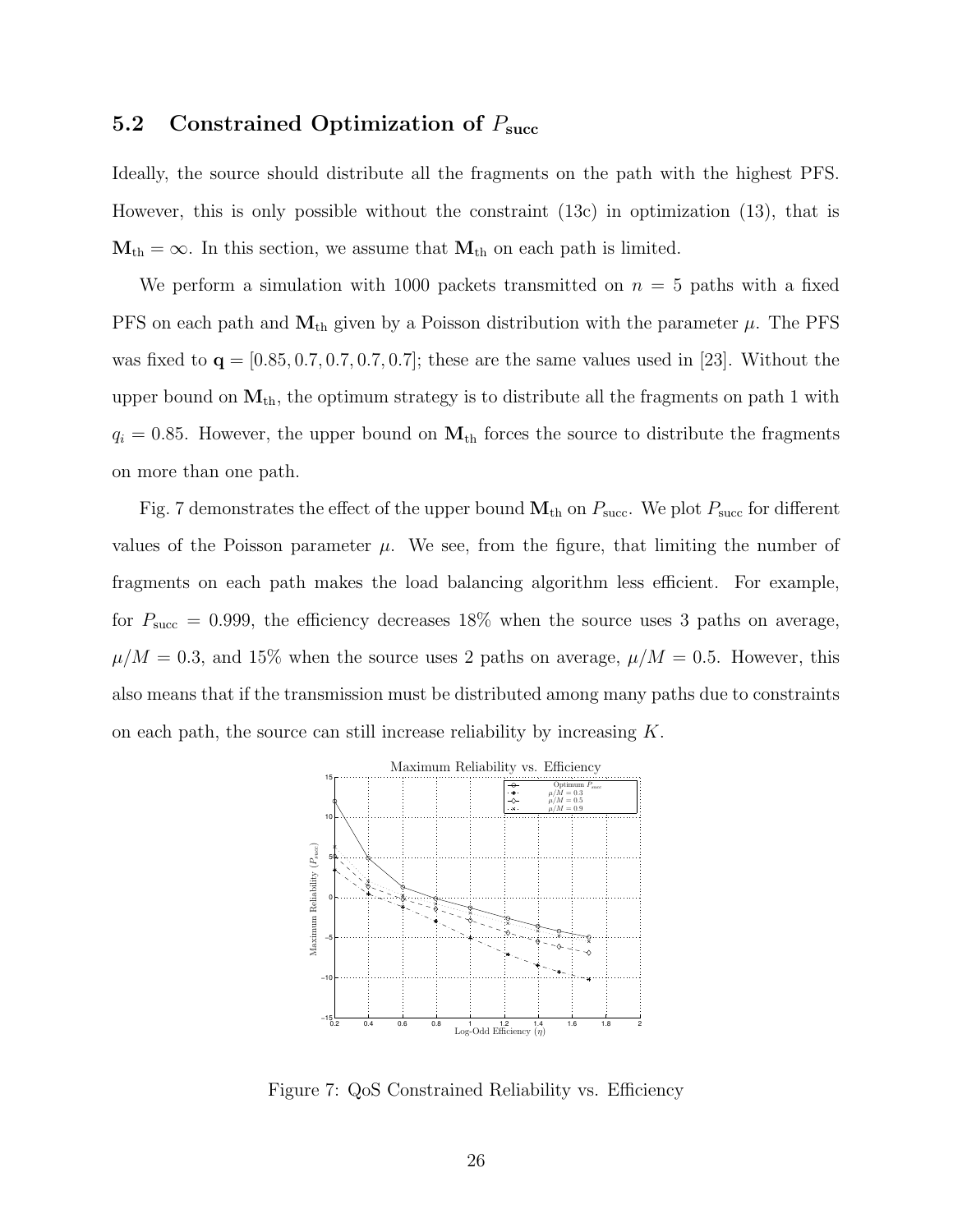### 5.3 Robustness of the Optimization of  $P_{succ}$

Previously, we assumed that the system can accurately estimate the current PFS on each path. In order to test the effect of inaccurate PFS on the optimization (13), we implemented an estimator for the fragment loss on each path using the Exponentially Weighted Moving Average (EWMA) estimator [41]. The EWMA estimator uses the following relation to calculate the current estimate  $\hat{q}_i^{\text{new}}$ , from the previous estimate  $\hat{q}_i^{\text{old}}$ :

$$
\hat{q}_i^{\text{new}} = \hat{q}_i^{\text{old}} + \alpha (q_i - \hat{q}_i^{\text{old}})
$$
\n(20)

where  $q_i$  is the latest estimate received from the network. Coefficient  $\alpha$  dictates the influence of old samples on the current estimate; a smaller  $\alpha$  means that the old samples have a larger impact on the current estimate.

Here, we simulate the fragment losses as a Markov chain, where the states correspond to the probability of successful fragment transmission  $q_i$ . For simplicity, we assume that the state changes at every packet transmission. We ran the simulation for  $N = 5000$  packets.



Figure 8: Robustness of the Load Balancing Algorithm

Fig. 8a shows  $P_{\text{succ}}$  when an EWMA estimator is used over a two state Markov chain,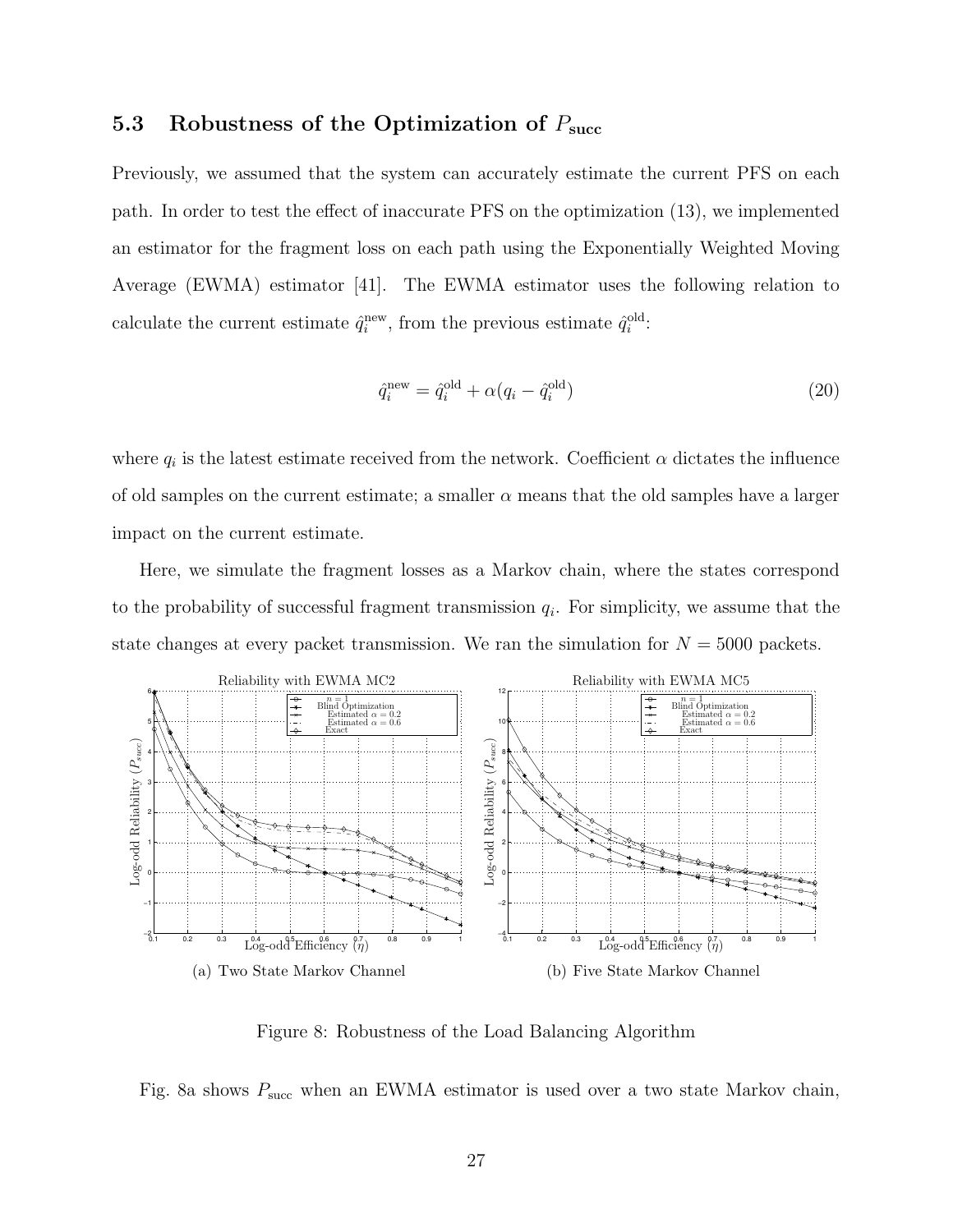where  $q_i$  goes through the states [0.7, 0.9] to give an average PFS of  $\bar{q}=0.8$ . We perform the experiment for  $\alpha = 0.2$  and  $\alpha = 0.6$ . The performance of the estimator for  $\alpha = 0.6$  is very close to that of the optimum since the estimates of  $q_i(j)$  are more accurate. However, the estimator does not perform as well with  $\alpha = 0.2$  since it emphasizes the old values of  $q_i(j)$  on the fast varying channel. Fig. 8b shows  $P_{succ}$  for a five state Markov chain where  $q_i$  goes through the states [0.7, 0.75, 0.8, 0.85, 0.9]. In this case, both estimators have similar performance, but they are not as accurate as in the case of the two state Markov chain.

The performance of the load balancing is not sensitive to inaccurate estimates of  $q_i$ . For example, for the two state Markov chain scenario the estimate with  $\alpha = 0.2$  is only 2% less efficient than the optimum solution for  $P_{succ} = 0.999$ . The reduction in efficiency for the same value of  $P_{\text{succ}}$  in the five state Markov chain scenario scenario is 5%.

Fig. 8 also shows the performance of the blind load balancing algorithm and the single path solution. We note that the load balancing performs better than the single path solution, regardless of the accuracy of  $q_i$ s. The load balancing algorithm also performs better than the blind load balancing algorithm for moderate values of  $P_{succ}$ . For example, for the five state Markov chain scenario blind path diversification performs better than the load balancing algorithm for  $P_{\text{succ}} > 0.99999$ . However, for more practical values of reliability  $0.99 \le$  $P_{\text{succ}} \leq 0.999$  the load balancing algorithm outperforms the blind load balancing algorithm, even with inaccurate values of  $q_i$ .

### 5.4 Optimization of Efficiency

In this section, we examine the efficiency of the load balancing algorithm when the source uses optimization (17). We perform simulations for a scenario with  $n = 5$  paths where we have set  $M = 100$ . The source transmits 40,000 packets in which we fix the PFS of each path for 200 transmissions and then we choose another set of PFSs for the next 200 transmissions and so on; the average PFS for all transmissions is  $\bar{q} = 0.8$ . We perform 200 sets of 200 packet transmissions. For each set of 200 packet transmissions, we select the upper bound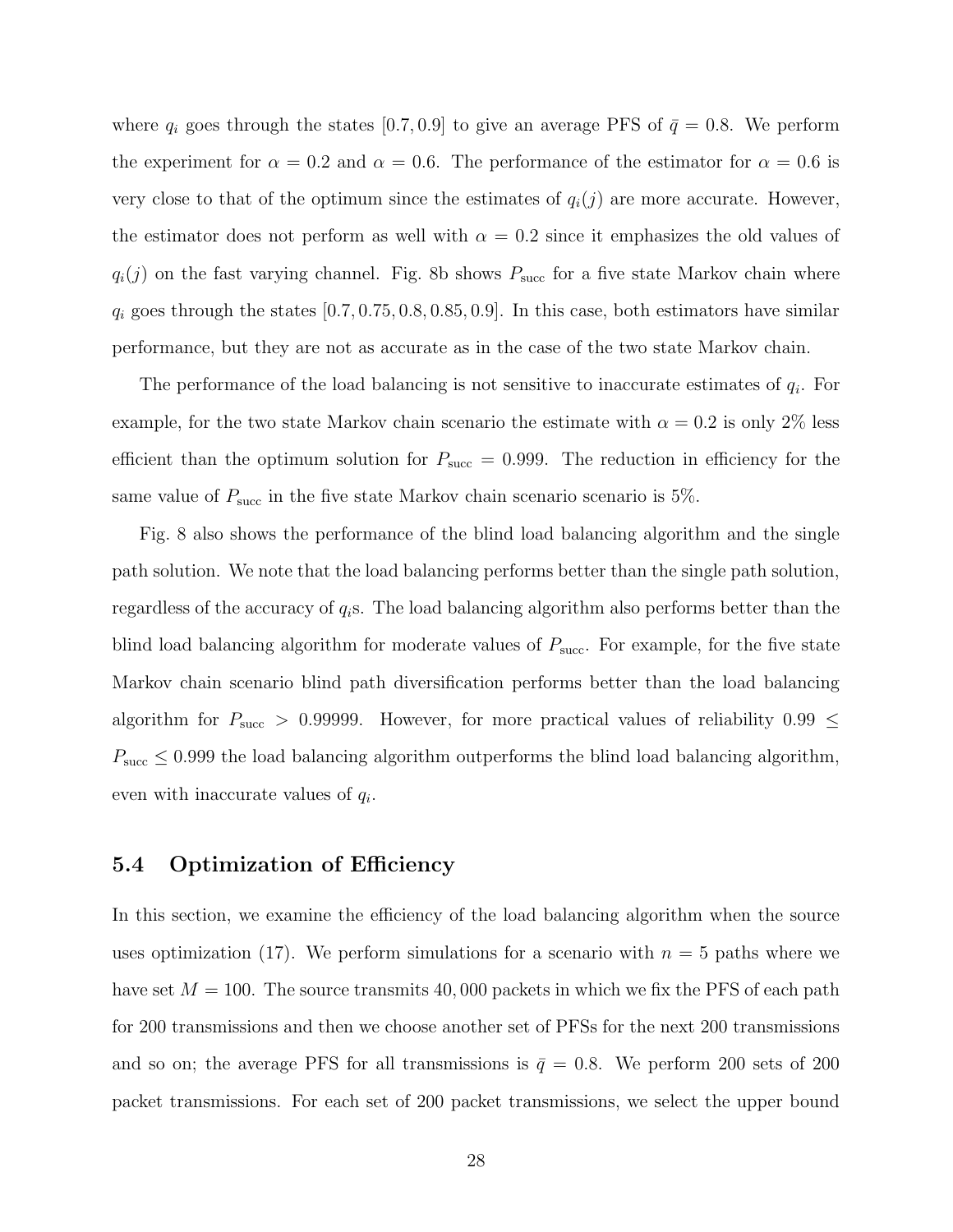

Figure 9: Minimum Reliability vs. Maximum Efficiency

on the number of fragments on each path from a Poisson distribution with the parameter  $\mu$ .

Fig. 9 shows the maximum efficiency that can be achieved for different values of minimum reliability  $\epsilon$ . The "Optimum" curve is obtained by examining the unconstrained optimization (17), i.e.  $M_{th} = \infty$ . This case corresponds to the maximum efficiency that can be achieved with path diversification. We note that for the minimum reliability  $\epsilon = 0.999$  the efficiency is  $\eta = 0.76$ . This means that the overhead of path diversification with optimization (17) is  $59\%$  lower than the overhead of the optimization  $(13).5$ 

We also see that the effect of using multiple paths is mitigated with the optimization. For example, if the source is forced to use 2 paths on average  $(\mu/M = 0.2)$  the efficiency decreases 4%; this is better than the optimization (13) where the reduction in efficiency was 15%. We also see from the figure that it will be reasonable to expect the efficiency in the network to be  $\eta > 0.70$  if the source does not need to use more than 3 paths.

<sup>&</sup>lt;sup>5</sup>We have shown in Section 5.1 that  $\eta = 0.57$  for  $P_{succ} = 0.999$ , when the source uses optimization (13).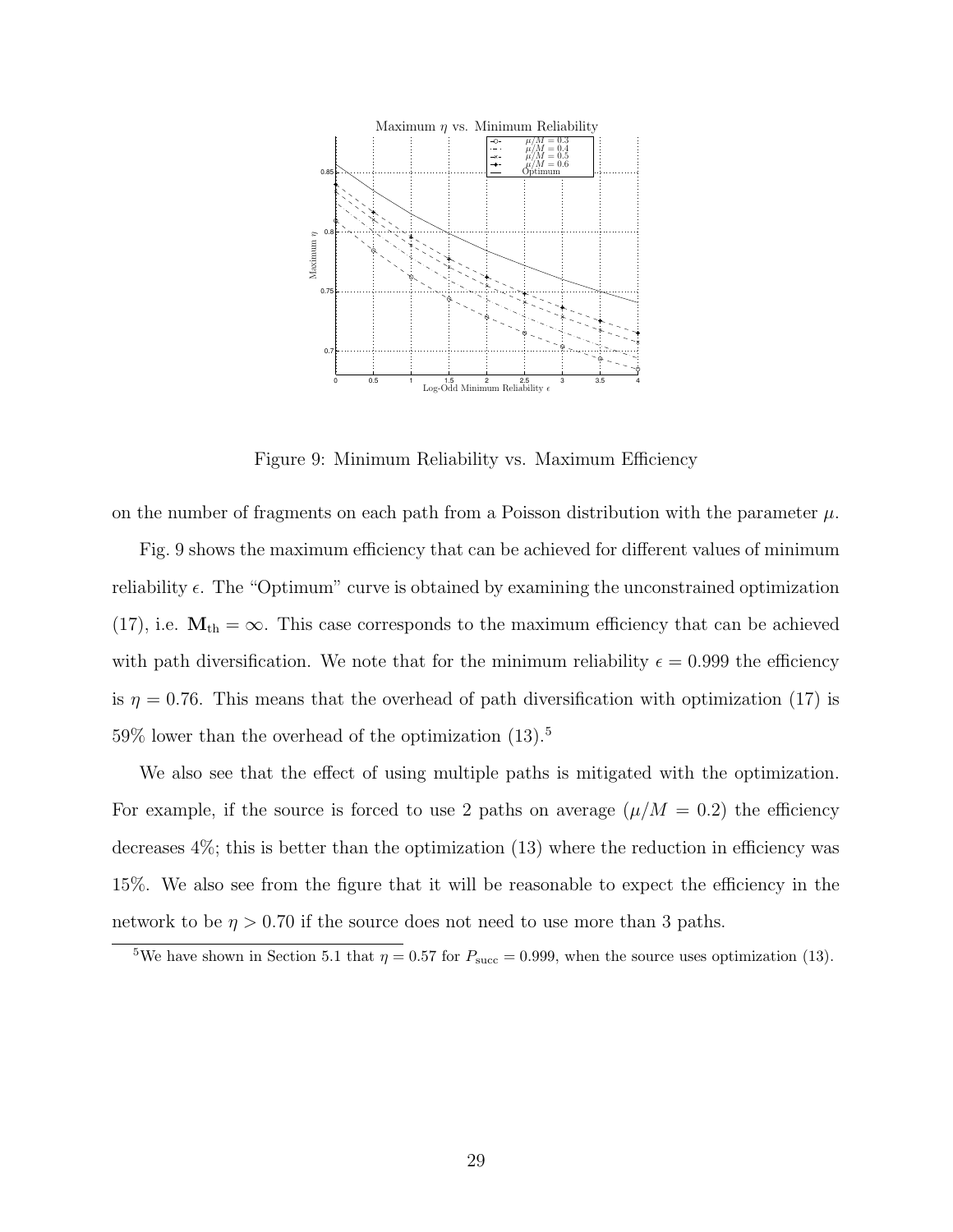## 6 Conclusions

In this paper, we have proposed a new approach to increase reliability in wireless networks. The proposed technique uses multipath routing complemented with erasure codes. The technique can achieve high reliability when no information is known about the network performance. However, we have shown that by collecting information about network behaviour, we can achieve high reliability efficiently and without using a high number of paths in the network.

First, we have given a polynomial time algorithm to find the path allocation that minimizes PPL. We have used numerical simulations to illustrate the effectiveness of this technique. The simulations have shown that the algorithm is robust to delay constraints on the paths and inaccurate information about the network performance. We have also compared the performance of our algorithm with the load balancing algorithm in [25]. We have shown that our algorithm performs better than the algorithm in [25].

Second, we have given a polynomial time algorithm to find the maximum efficiency of the scheme for a given maximum allowed PPL. This algorithm is necessary to allow for provisioning of QoS in the network. We have shown through simulations that this algorithm achieves better efficiency than the first algorithm.

# Appendices

# A Lower Bound with Dependent Packet Losses (Proof of (12))

We examine the impact of fragment loss dependence on the lower bound for reliability in (10). We use the indicator random variables  $\mathcal{I}^*_i$  $i(i)$  to represent the true loss on the path including the arbitrary dependence between consecutive losses. Note that  $\mathcal{I}^*_i$  $i^*(j)$  is a random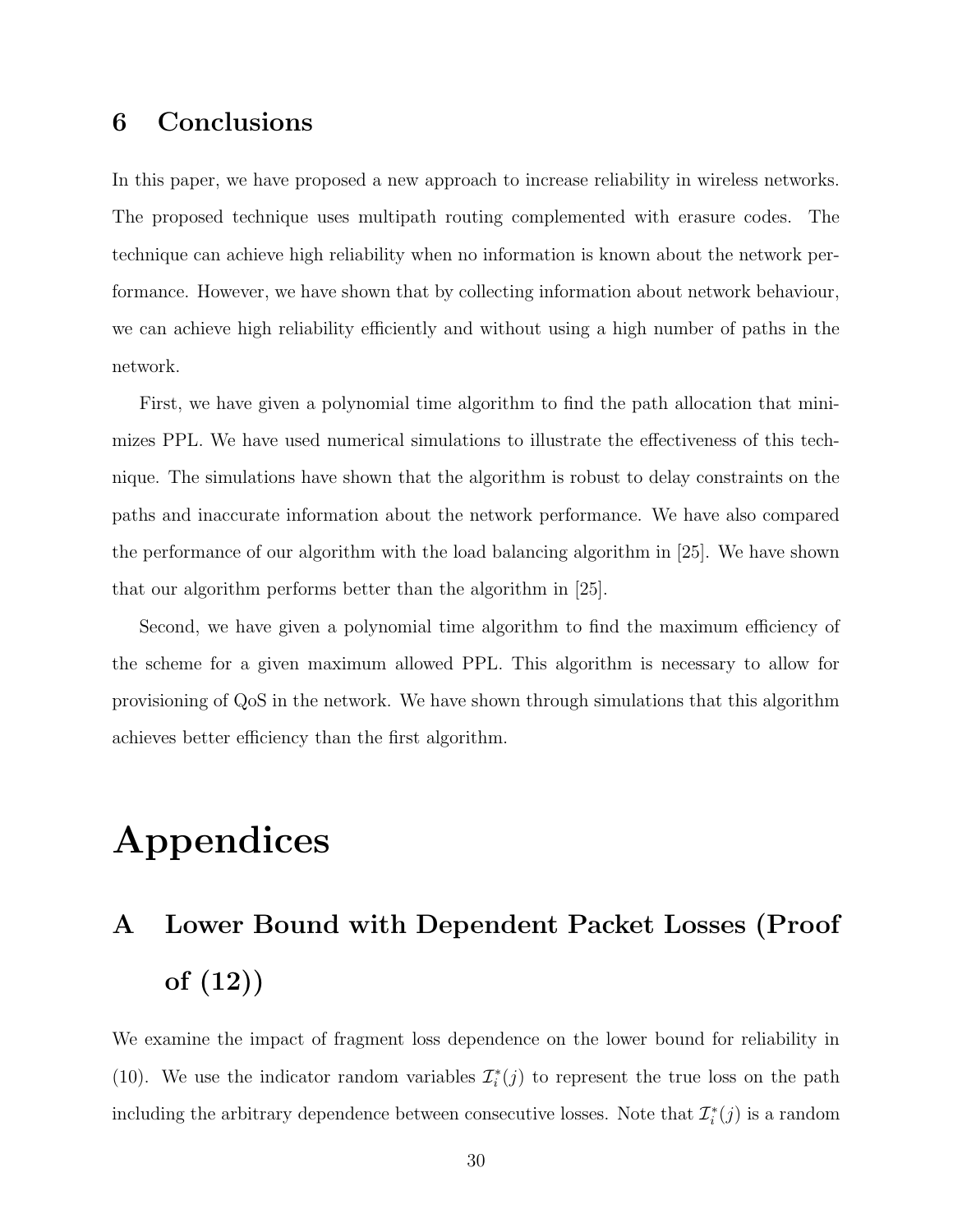variable indicating the loss of segment  $j$  on path  $i$  and  $Pr[\mathcal{I}_i^*]$  $i^*(j) = 1] = p_i^*$  $i^*(j) = 1 - q_i^*$  $i^*(j)$ . This is analogous to the random variables  $\mathcal{I}_i(j)$  in (1). The difference is that  $\mathcal{I}_i(j)$  random variables approximate the losses as independent. In the rest of this section, we will find the error in approximating the sum of  $\mathcal{I}_i^*$  $\mathcal{I}_i(j)$ 's with  $\mathcal{I}_i(j)$ 's and show the change that this approximation introduces in (10).

We define the dependence of fragment loss on path  $i$  with a sequence of random variables  $\theta_i(j)$ :

$$
\theta_i(1) = \Pr[\mathcal{I}_i^*(1) = 1] = p_i^*(1)
$$
  
\n
$$
\theta_i(j) = \Pr[\mathcal{I}_i^*(j) = 1 | \mathcal{F}_i(j-1)]
$$
\n(21)

where  $\mathcal{F}_i(j-1)$  is a  $\sigma$ -algebra on the set  $\Omega_i(j-1) = \{ \mathcal{I}_i^*(1), \dots, \mathcal{I}_i^* \}$  $\{i^*(j-1)\}\$ . This makes  $\theta_i(j)$ a random variable on the probability space  $(\Omega_i(j-1), \mathcal{F}_i(j-1), P_{\theta_i(j)})$ , where  $P_{\theta_i(j)}$  gives the probability that a specific sequence of losses and successes precedes the jth transmission.

The random variables  $\theta_i(j)$  allows us to use the results of [38] and change the lower bound on  $P_{succ}$  in (10) to include the dependence of fragment losses, as follows:

$$
Q(\lambda(\mathbf{m}), K) - \sum_{i=1}^{n} \sum_{j=1}^{m_i} \mathbf{E} |\theta_i(j) - p_i(j)| \le P_{\text{succ}}.
$$
 (22)

The extra term is the error from approximating the dependent random variables  $\mathcal{I}_i^*$  $i^*(j)$  with arbitrary independent random variables  $\mathcal{I}_i(j)$ . It is shown in [38] that  $p_i(j) = \Pr[\mathcal{I}_i(j) = 1]$ can be chosen arbitrarily. We approximated these values with the average value of  $p_i^*$  $i^*(j)$  over all transmissions,  $p_i$ , as follows:

$$
p_i = \frac{1}{m_i} \sum_{j=1}^{m_i} \mathbf{E} p_i^*(j).
$$
 (23)

The optimum value in terms of dependence would be to use the median of each  $\theta_i(j)$ . However, this is not important for this discussion.

In order, to give a better idea of what the lower bound may actually be, we now calculate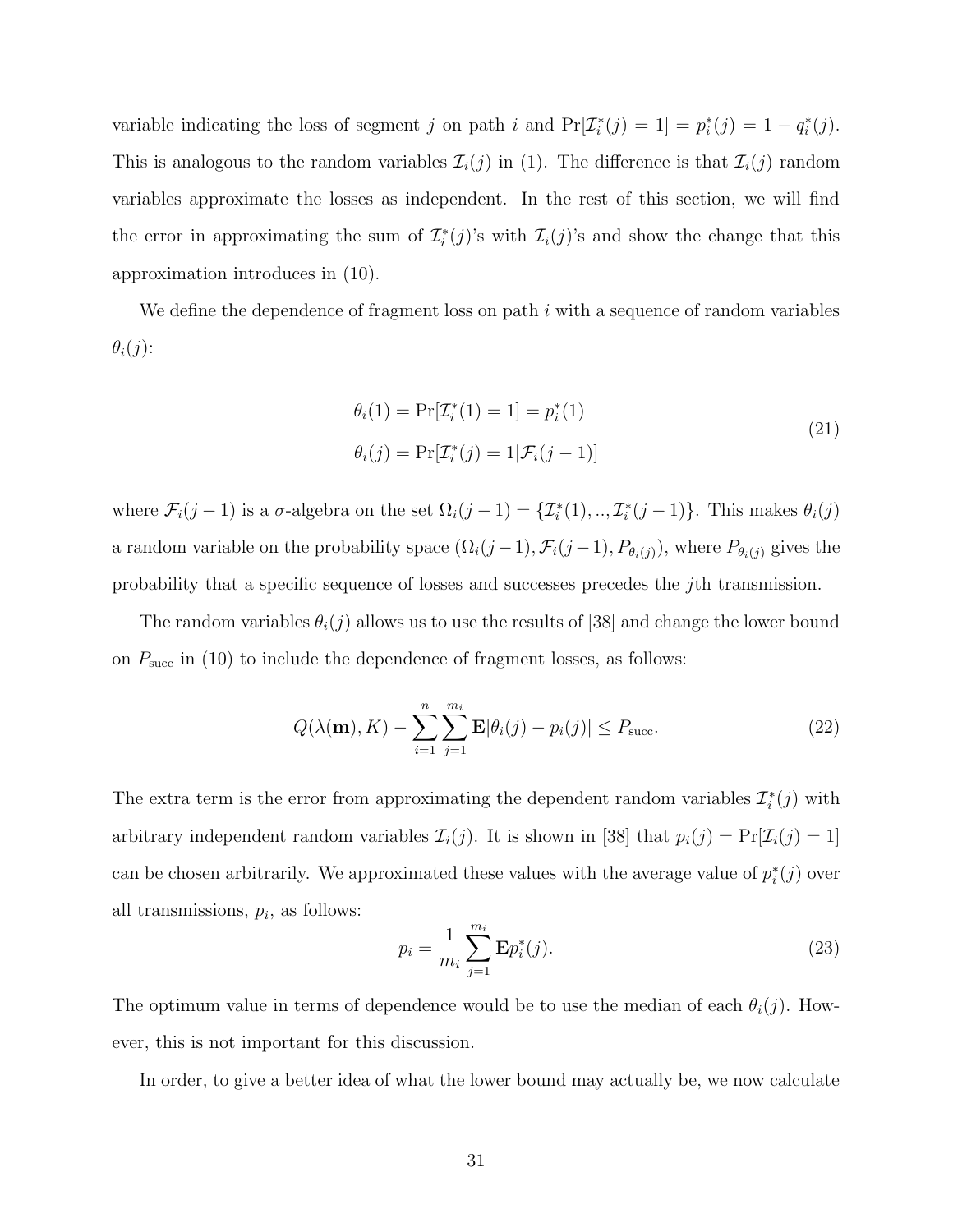the expected value on the summation in  $(22)$ , conditional on a fixed value of  $p_i^*$  $i^*(j)$ . Recall that  $p_i^*$  $i(i)$  is a random process, so this means that we are only looking at a single realization of the process. We can calculate the expected value of  $\mathbf{E}|\theta_i(j) - p_i|$ , for  $m_i > 1$  with:

$$
\mathbf{E}|\theta_i(j) - p_i| = \int_{\Omega_i(j-1)} |\theta_i(j) - p_i| \, dP_{\theta_i(j)}
$$
\n
$$
\leq \int_{\Omega_i(j-1)} \theta_i(j) \, dP_{\theta_i(j)} + \int_{\Omega_i(j-1)} p_i \, dP_{\theta_i(j)}
$$
\n
$$
= \Pr[\mathcal{I}_i^*(j) = 1] + p_i
$$
\n
$$
= p_i^*(j) + p_i.
$$
\n(24)

Note that for  $m_i = 1$ ,  $\mathbf{E}|\theta_i(j) - p_i| = 0$ .

If we take the expected value of  $\mathbf{E}|\theta_i(j) - p_i(j)|$  over  $p_i^*$  $i(i)$ , sum up the results for all the fragments on all the paths, and combine this with (23), (22) becomes:

$$
Q(\lambda(\mathbf{m}), K) - 2 \sum_{i=1}^{n} \sum_{j=2}^{m_i} p_i \le P_{\text{succ}}.
$$
 (25)

# References

- [1] M. O. Rabin, "Efficient dispersal of information for security, load balancing, and fault tolerance," Journal of the Association for Computing Machinery, vol. 36, no. 2, pp. 335–348, April 1989.
- [2] P. Rodriguez, R. Chakravorty, J. Chesterfield, I. Pratt, and S. Banerjee, "MAR: a commuter router infrastructure for the mobile internet," in *MobiSys*, 2004, pp. 217– 230.
- [3] Nortel Networks, "Wireless mesh network extending the reach of wireless lan, securely and cost-effectively," http://www.nortelnetworks.com/solutions/wlan/, November, 2003.
- [4] Mesh Networks, "Putting hot spots in motion mesh-enabled solutions mobile 802.11," http://www.meshnetworks.com/pages/applications/mobile wifi.htm, Retrieved September 5, 2004.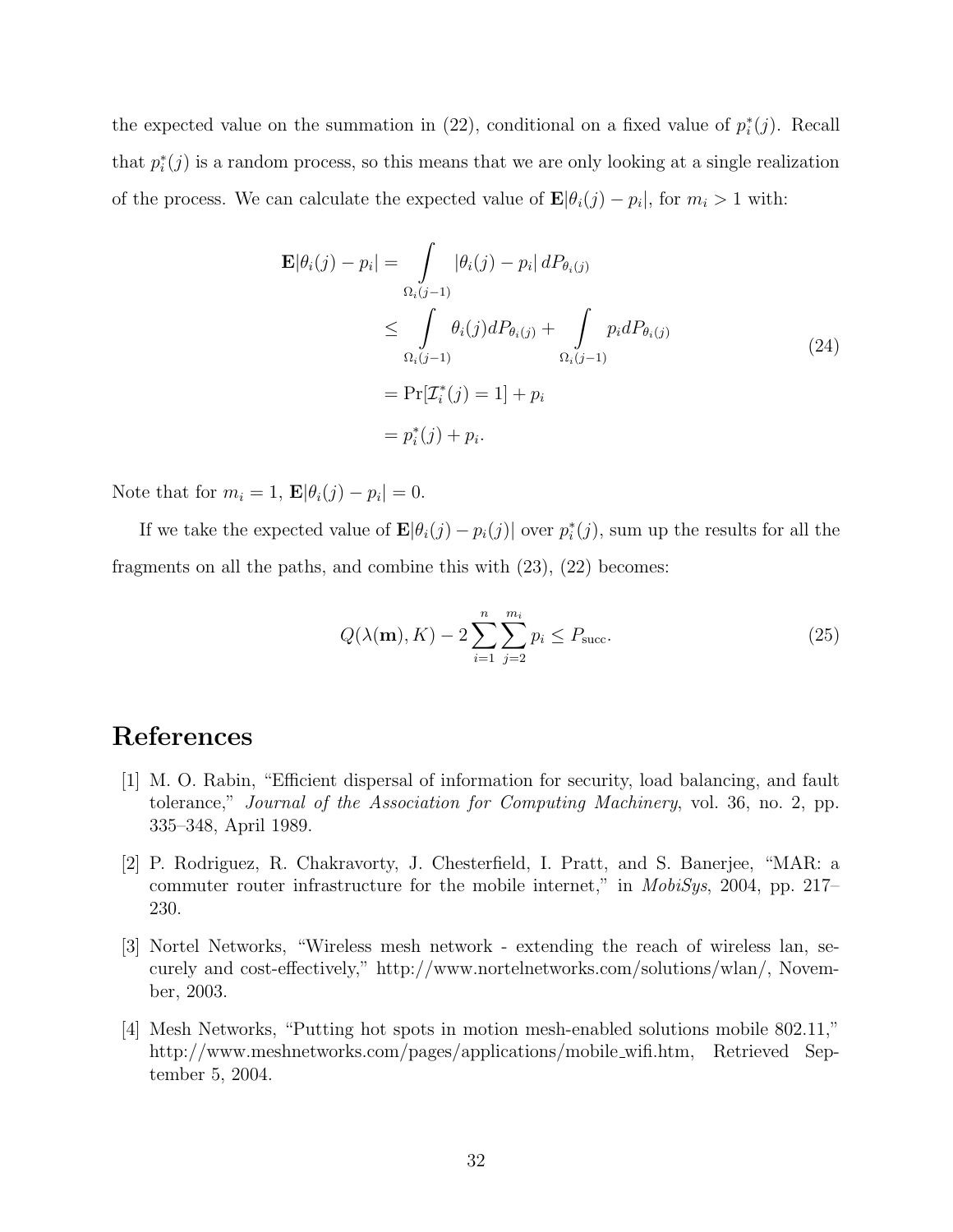- [5] P. Djukic and S. Valaee, "Minimum energy fault tolerant sensor networks," in Globecom, 2004.
- [6] Mesh Networks, "White paper: Mesh-enabled solutions for intelligent transportation systems," Tech. Rep., 2004.
- [7] T. Goff and D. S. Phatak, "Unified transport layer support for data striping and host mobility," IEEE J. Select. Areas Commun., vol. 22, no. 4, pp. 737–746, May 2004.
- [8] H.-Y. Hsieh and R. Sivakumar, "A transport layer approach for achieving aggregate bandwidths on multi-homed mobile hosts," in *Proceedings of MOBIHOC 2002*, September 2002.
- [9] T. Fowler, "Mesh networks for broadband access," IEE Review, vol. 47, no. 1, pp. 17–22, January 2001.
- [10] B. Schrick and M. J. Riezenman, "Wireless broadband in a box," IEEE Spectr., vol. 39, no. 6, pp. 39–43, June 2001.
- [11] S. Xu and T. Saadawi, "Does the IEEE 802.11 MAC protocol work well in multihop wireless ad hoc networks," IEEE Commun. Mag., vol. 39, no. 6, pp. 130–137, June 2001.
- [12] R. Hsieh, A. Seneviratne, H. Soliman, and K. El-Malki, "Performance analysis on hierarchical mobile ipv6 with fast-handoff over end-to-end TCP," in In Proceedings of GLOBECOM, Taipei, Taiwan, 2002, pp. 2488–2492.
- [13] S. Valaee, "Information raining for mobile hotspots in 4G wireless networks," in 22nd Biennial Symposium on Communications, Kingston, Ontario, May 31 - June 3 2004.
- [14] D. Ho and S. Valaee, "Mobile hotspot in railway system," in 22nd Biennial Symposium on Communications, Kingston, Ontario, May 31 - June 3 2004.
- [15] J. Padhye, V. Firoiu, D. Towsley, and J. Kurose, "Modeling TCP throughput: A simple model and its empirical validation," in *Proceedings of SIGCOMM'98*, 1998, pp. 303–314.
- [16] M. Stoer, Design of Survivable Networks, ser. Lecture Notes in Mathematics. Heidelberg: Springer Verlag, 1992, vol. 1531.
- [17] M. K. Marina and S. R. Das, "On-demand multipath distance vector routing in ad hoc networks," in *Proceedings of the International Conference for Network Procotols* (ICNP), Riverside, November 2001.
- [18] A. Nasipuri, R. Castaneda, and S. R. Das, "Performance of multipath routing for ondemand protocols in ad hoc networks," ACM/Kluwer Mobile Networks and Applications (MONET) Journal, vol. 6, no. 4, pp. 339–349, 2001.
- [19] P. Papadimitratos, Z. J. Haas, and E. G. Sirer, "Path selection in mobile ad hoc networks," in Proceedings of Mobihoc 2002. ACM, 2002.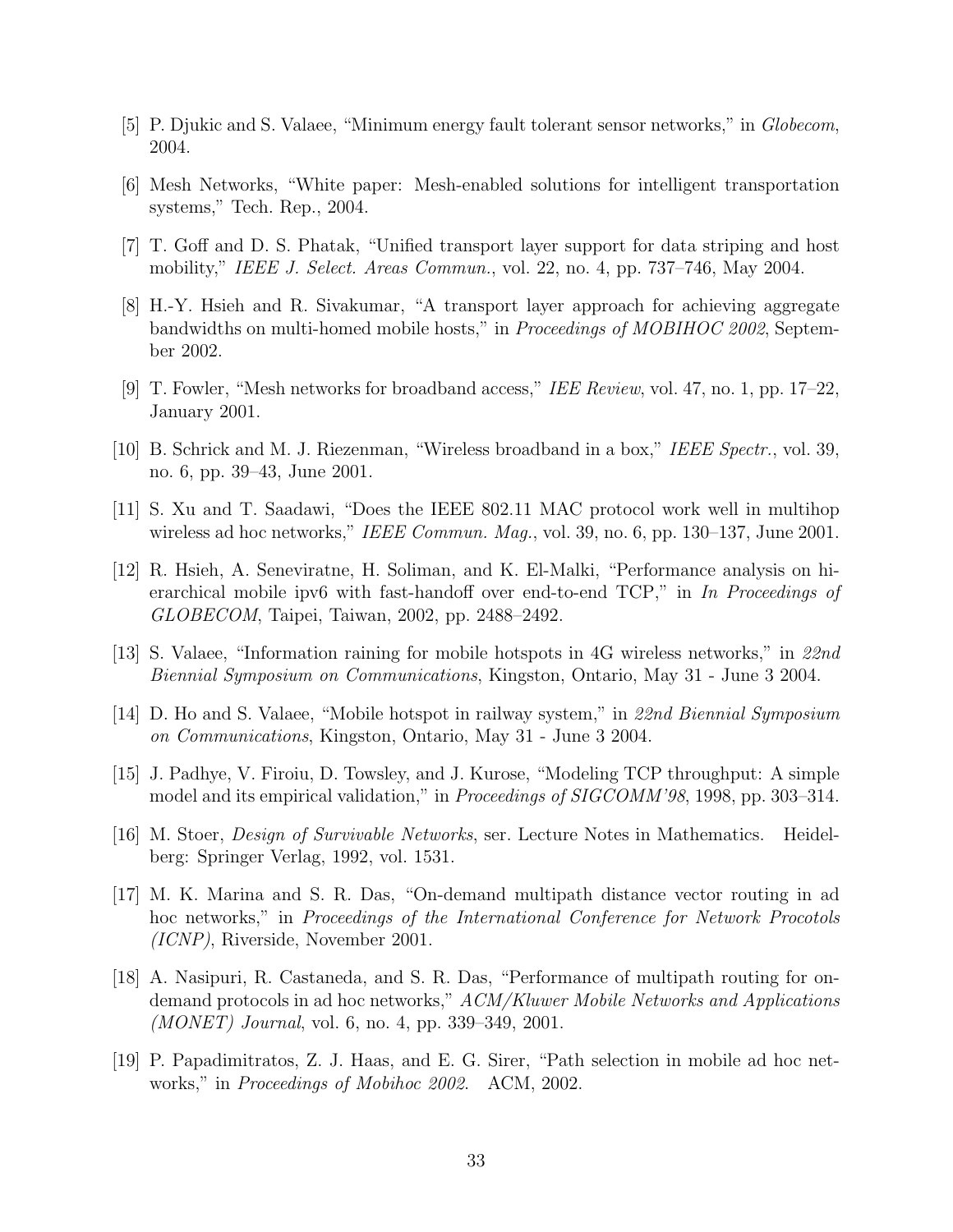- [20] S.-J. Lee and M. Gerla, "Split multipath routing with maximally disjoint paths in ad hoc networks," in *ICC*, vol. 10, 2001, pp.  $3201 - 3205$ .
- [21] H. Lim, K. Xu, and M. Gerla, "TCP performance over multipath routing in mobile ad hoc networks," in *ICC*, vol. 2, 2003, pp.  $1064 - 1068$ .
- [22] S. Vutukury, "Multipath routing mechanisms for traffic engineering and quality of service in the internet," Ph.D. dissertation, Univesity of California, Santa Cruz, May 2001.
- [23] A. Tsirigos and Z. J. Haas, "Multipath routing in the presence of frequent topological changes," IEEE Commun. Mag., vol. 39, no. 11, pp. 132–138, November 2001.
- [24] ——, "Analysis of multipath routing-part I: The effect on the packet delivery ratio," IEEE Trans. Wireless Commun., vol. 3, no. 1, pp. 138–146, January 2004.
- [25] ——, "Analysis of multipath routing, part 2: Mitigation of the effects of frequently changing network topologies," IEEE Trans. Wireless Commun., vol. 3, no. 2, pp. 500– 511, March 2004.
- [26] G.-S. Ahn, A. T. Campbell, A. Veres, and L.-H. Sun, "SWAN: Service differentiation in stateless wireless ad hoc networks," in INFOCOM 2002, 2002.
- [27] S.-B. Lee, G.-S. Ahn, and A. T. Campbell, "Improving UDP and TCP performance in mobile ad hoc netoworks with INSIGNIA," IEEE Commun. Mag., vol. 39, no. 6, pp. 156–165, June 2001.
- [28] N. F. Maxemchuk, "Dispersity routing," in Proceedings of IEEE Internationl Communications Conferenece ICC'75, Sna Francisco, CA, June 1975, pp. 41.10–41.13.
- [29] J. Blomer, M. Kalfane, R. Karp, M. Karpinski, M. Luby, and D. Zuckerman, "An XORbased erasure-resilient coding scheme," Berkley, CA, Technical Report TR-95-048, 1995.
- [30] A. Woo, T. Tong, and D. Culler, "Taming the underlying challenges for reliable multihop routing in sensor networks," in SenSys'03. ACM Press, 2003.
- [31] S. Valaee and B. Li, "Distributed call admission control for ad hoc networks," in Proceedings of Vehicular Technology Conference (VTC). IEEE, September 2002.
- [32] C. Cetinkaya and E. W. Knightly, "Egress admission control," in *Proceedings IEEE* INFOCOM 2000, Conference on Computer Communications, Nineteenth Annual Joint Conference of the IEEE Computer and Communications Societies, March 2000, pp. 1471–1481.
- [33] C. Tang and P. K. McKinley, "Modeling multicast packet losses in wireless lans," Computer Science and Engineering Department, Michigan State University, Technical Report MSU-CSE-02-12, 2002.
- [34] M. Mushkin and I. Bar-David, "Capacity and coding for the gilbert-elliott channels," IEEE Trans. Inform. Theory, vol. 35, no. 6, pp. 1277–1290, November 1989.